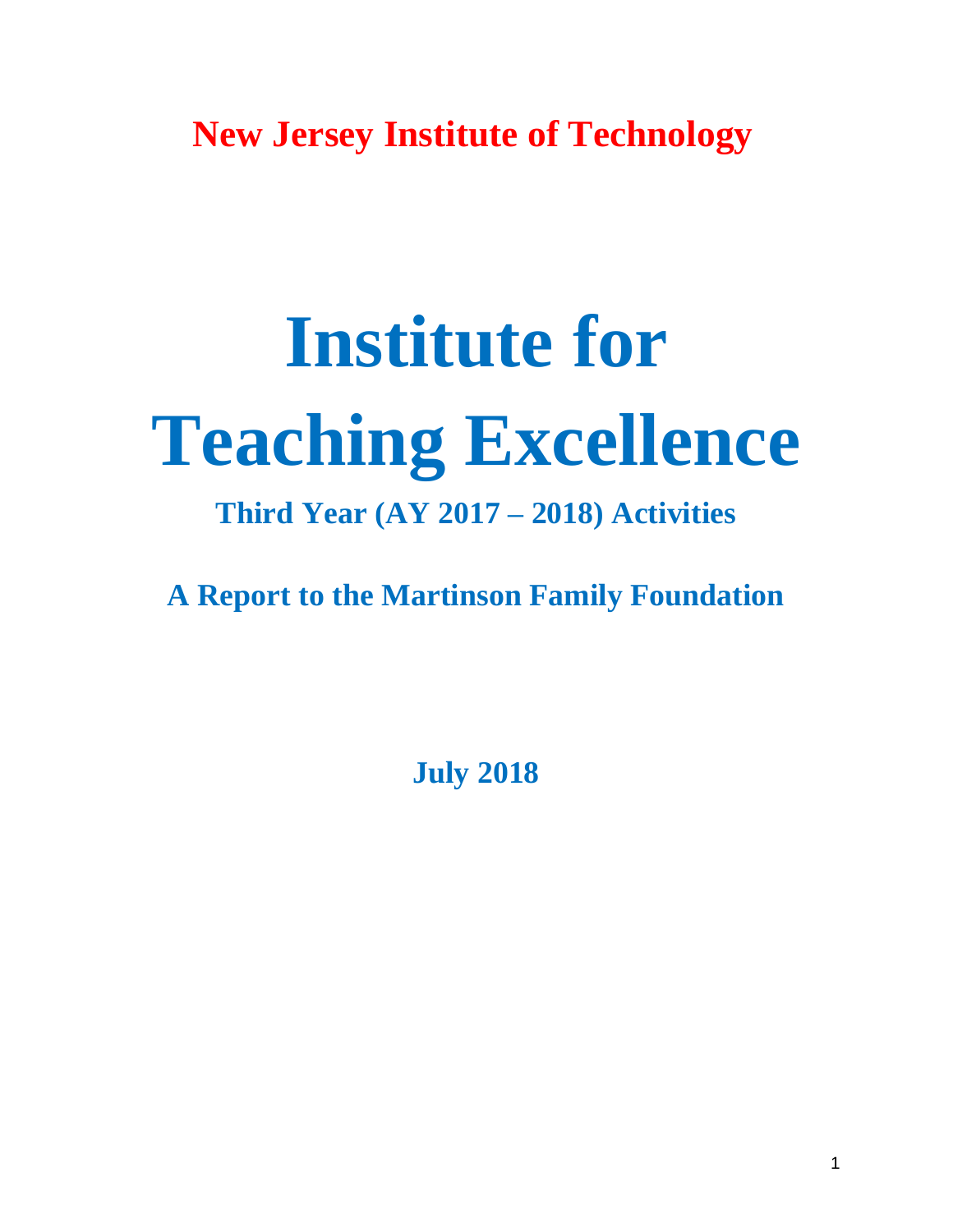#### **Introduction**

For the third year since its inception, the Institute for Teaching Excellence (ITE) continues to expand on and grow the initiatives introduced during the first two years as well as launching new offerings consistent with its mission: to promote the use of state-of-the-art pedagogical and technological methods in teaching. This report summarizes the ITE activities during the 2017– 2018 academic year.

#### **ITE Organization/Structure**

Dr. Basil Baltzis continued in his role of director, presiding over the ITE Executive Committee. In addition, Dr. John Carpinelli, Professor of Electrical and Computer Engineering, assumed the role of Associate Director of ITE.

The ITE Executive Committee has five members from across NJIT. The committee met monthly during the fall and spring semesters to plan and support the programs and events.

#### **ITE Executive Committee Membership for AY 2017–2018:**

- Basil C. Baltzis, Senior Vice Provost for Academic Affairs & Student Services, and Director of Institute for Teaching Excellence
- John Carpinelli, Professor of Electrical and Computer Engineering, and Associate Director of Institute for Teaching Excellence
- Bruce Bukiet, Associate Dean of College of Science and Liberal Arts
- Melodi Guilbault, Senior University Lecturer, Martin Tuchman School of Management
- Blake Haggerty, Executive Director, Digital Learning and Technology Support
- Edwin Hou, Associate Dean of the Newark College of Engineering (Academic Affairs)

Four of the ITE Executive Committee members (Baltzis, Bukiet, Carpinelli, and Hou) are Master Teachers (the highest distinction NJIT bestows upon members of its faculty) who have a sustained record of teaching excellence and have been recognized with awards from both inside and outside of NJIT. The Master Teacher designation started at NJIT in 2000.

In September 2017, NJIT had a total of 29 Master Teachers, 23 of whom served as ITE Fellows. ITE Fellows are appointed for two-year periods. ITE fellows serve on a voluntary basis and help with faculty mentoring and other ITE programs. The total number of fellows is 29. Six of the 29 Fellows are University Lecturers (4) with excellent teaching records and known to employ innovative approaches to their teaching; and staff members (2) with expertise in the design and delivery of online courses. During the year reported here, 22 of the 29 fellows volunteered and served in various programs.

#### **ITE Location**

The Institute for Teaching Excellence is located in Central King Building (CKB) Suite G15. This facility features space for a faculty director and instructional designers. The ITE office also features video conferencing capability, classroom technology, and examples of the furniture designed to support active learning. A common area also exists in the main entrance for informal gatherings of faculty and ITE support staff. Four full-time employees of the Office of Digital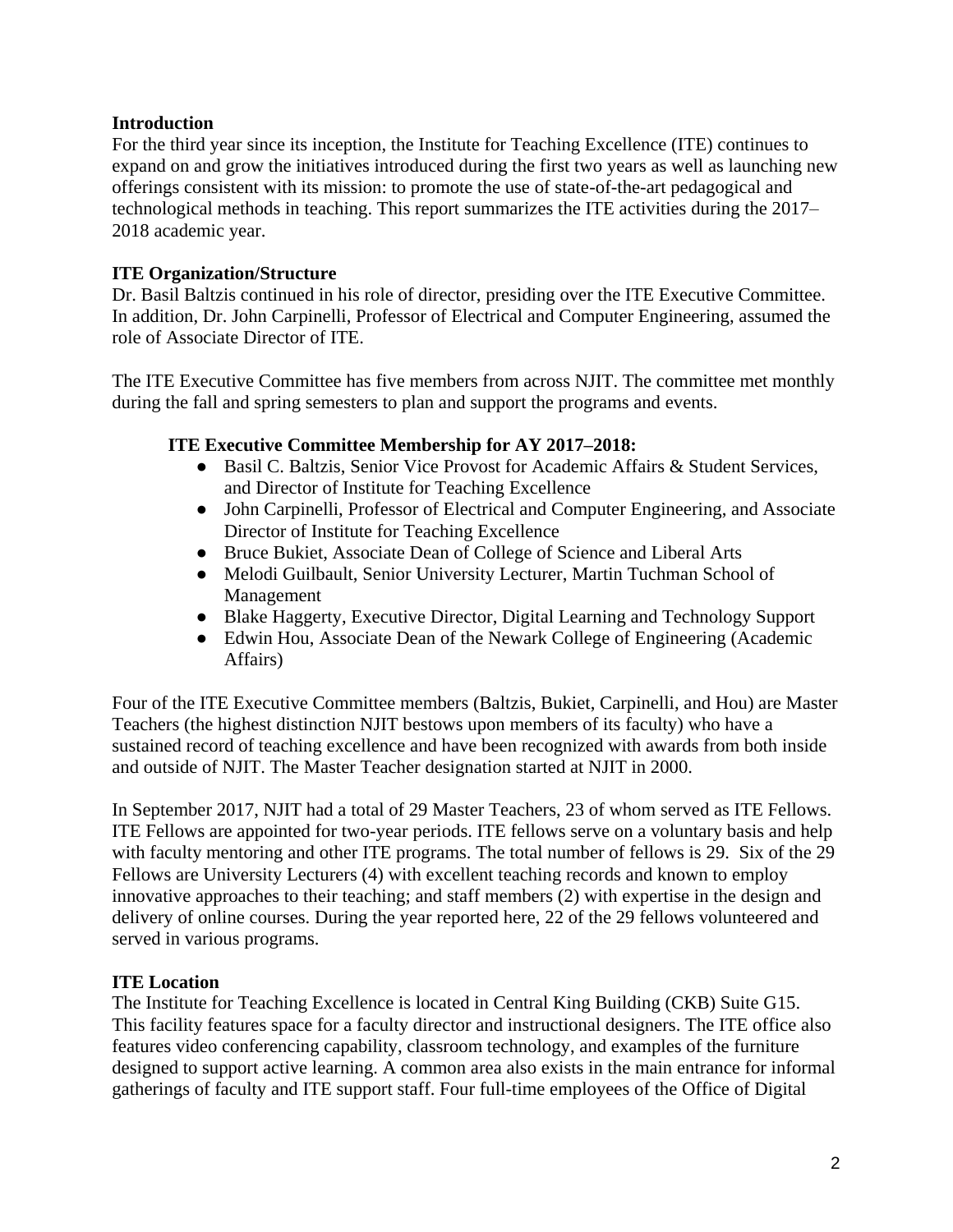Learning are available during regular university business hours to provide faculty the opportunity to receive one-on-one consultations in the pursuit of technology-facilitated teaching.

#### **ITE Activities for the 2017–2018 Year**

During its third year of operation, the ITE ran the following programs:

- 1. Lectures by External Speakers
- 2. New Faculty Development Workshop
- 3. ITE/Library Open and Affordable Textbook Initiative
- 4. "Lunch at ITE"
- 5. September, January, and May Workshops for Faculty and Instructional Staff
- 6. Submission of ITE grant proposals
- 7. Revised Best Practices in Digital Learning Instruction (Online courses)
- 8. Adjunct Reception
- 9. Support for Active Learning Professional Development
- 10. One-on-One Mentoring Program

Each one of the aforementioned programs is described in detail below.

#### **1. Lectures from External Speakers**

Through this program, the ITE brings speakers to campus who are nationally recognized for their work in higher education. During the 2017–2018 academic year, NJIT hosted three speakers.

- On December 5, 2017, Dr. Ron Rockland, Professor of Engineering Technology and NJIT Master Teacher, gave a talk entitled, "Dr. Ron Rockland's Last Lecture." Dr. Rockland retired at the end of 2017 and the ITE celebrated his many contributions to NJIT and the ITE with one last talk in front of the NJIT community. He was among the first to adopt and share with his colleagues, innovative approaches to teaching both faceto-face and online. Dr. Rockland was also among the proponents and facilitators of student outcomes assessment. Recognized as a Master Teacher for many years, he tirelessly and enthusiastically offered his services to the ITE since its inception in 2015. A recording of Ron's last lecture can be viewed on YouTube at this link: [https://www.youtube.com/watch?time\\_continue=54&v=4DliVzUbCX8](https://www.youtube.com/watch?time_continue=54&v=4DliVzUbCX8)
- On February 28, 2018, in support of the NJIT Open Access Textbooks (OAT) project, the Library, the Office of Digital Learning, and the ITE invited speakers from the Open Textbook Network to present to NJIT faculty and students approaches and initiatives in the pursuit of affordable textbooks. David Ernst, PhD (Executive Director of the Open Textbook Network, Director of the Center for Open Education, Chief Information Officer, College of Education and Human Development, University of Minnesota) and Marilyn Billings (Scholarly Communication & Special Initiatives Librarian at the University of Massachusetts Amherst) presented a workshop entitled, "Open Textbook Network Presentation on Approaches to Reducing Textbook Costs and Contributing to Student Success, Retention, and Graduation." They discussed the benefits of open textbooks and helped faculty discover specific resources to deploy open texts in their classes.
- On April 4, 2018, the ITE presented Dr. Jill Buban, Senior Director for Research and Innovation from the Online Learning Consortium. Buban's presentation, "Digital Learning: Research and Resources," provided a snapshot of current research being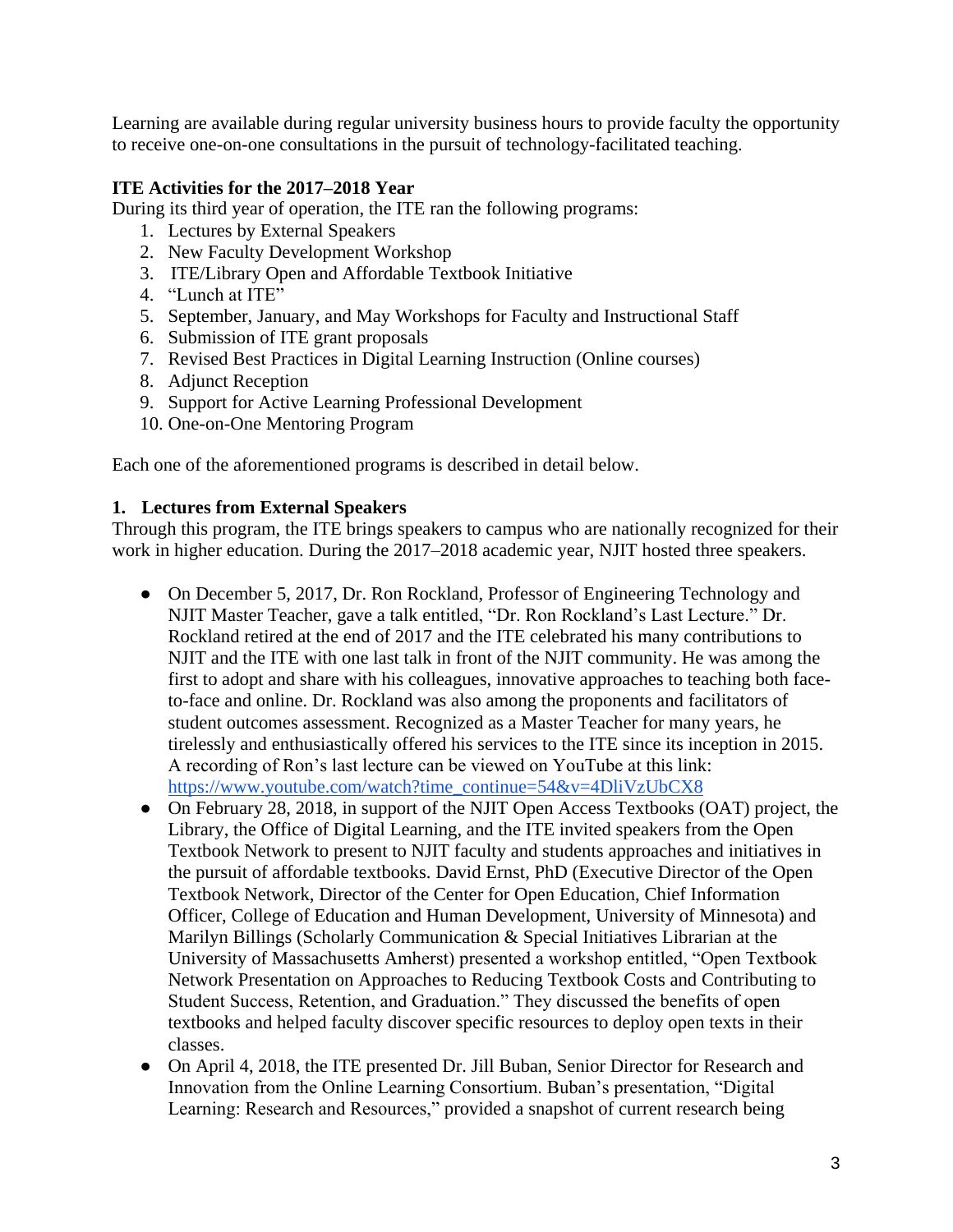conducted in the field of digital learning. In addition, the presentation focused on efficacy-based research and the tool, Practical Evaluation of Digital Learning (PEDL).

#### **2. New Faculty Development Workshop**

In the fall of 2017 NJIT once again presented the new faculty development workshops. These ten sessions provided new faculty workshops on a number of topics related to teaching and learning as well as proposal writing and professional development. Topics on teaching covered student engagement, effective teaching, assessment, and classroom management. The full schedule of these workshops can be found in Appendix I. The workshop was attended by 17 tenure-track faculty who joined NJIT on September 1, 2017. ITE was in charge of developing content for and delivering the three first sessions of this workshop.

#### **3. ITE/Library Open and Affordable Textbook Initiative**

In the Spring 2017 semester, the Van Houten Library and the Office of Digital Learning with collaboration and support from the Institute for Teaching Excellence and the Office of the Provost launched an Open and Affordable Textbook Initiative to help reduce the costs of textbooks for students and to encourage faculty to redesign their courses using low-cost teaching materials. Open Educational Resources (OER) are materials that have been published under an open license, granting faculty permission to freely and legally use them. In year one, eleven \$1,000 grants were awarded to faculty to redesign their courses using OERs to reduce the cost of textbooks. The savings for NJIT students from those grants were are estimated to exceed \$176,614,000. NJIT is continuing this initiative for a second year. The list of the first and second year awards is given in Appendix II. For year two NJIT estimates this initiative will save students a total of almost \$240,000 for the 2018-19 academic year.

More information about the Open and Affordable Textbook Initiative can be viewed here: <http://library.njit.edu/oat/>

#### **4. "Lunch at ITE"**

ITE continued the popular "Lunch at ITE" series. The ITE "lunches" are informal discussions of teaching-related topics. Faculty, university lecturers, and adjunct instructors are invited to bring their lunch and join in a discussion on teaching at the ITE headquarters. Light refreshments are provided by the ITE. During the AY 2017 – 2018, these meetings started in September 2017 and ran through the end of the Spring 2018 semester (May 2018); participants could attend as many meetings as they wanted. There were a total of 19 lunch events (all of them running on Tuesdays or Wednesdays from 12:00 p.m.–1:00 p.m.) attended by a total of 169 faculty. For each meeting, an ITE Fellow, ITE Executive Committee member, or faculty member selected by the ITE Associate Director, acted as the facilitator of a discussion on a selected topic. The schedule of the lunch topics and facilitators is included as Appendix III of this report.

#### **5. September, January, and May Workshops for Faculty and Instructional Staff**

The well-received ITE workshops continued during the 2017–2018 academic year. The ITE Workshops were one-day events in which faculty and instructional staff presented on issues related to pedagogy and technology in education. The workshops were separated into two tracks: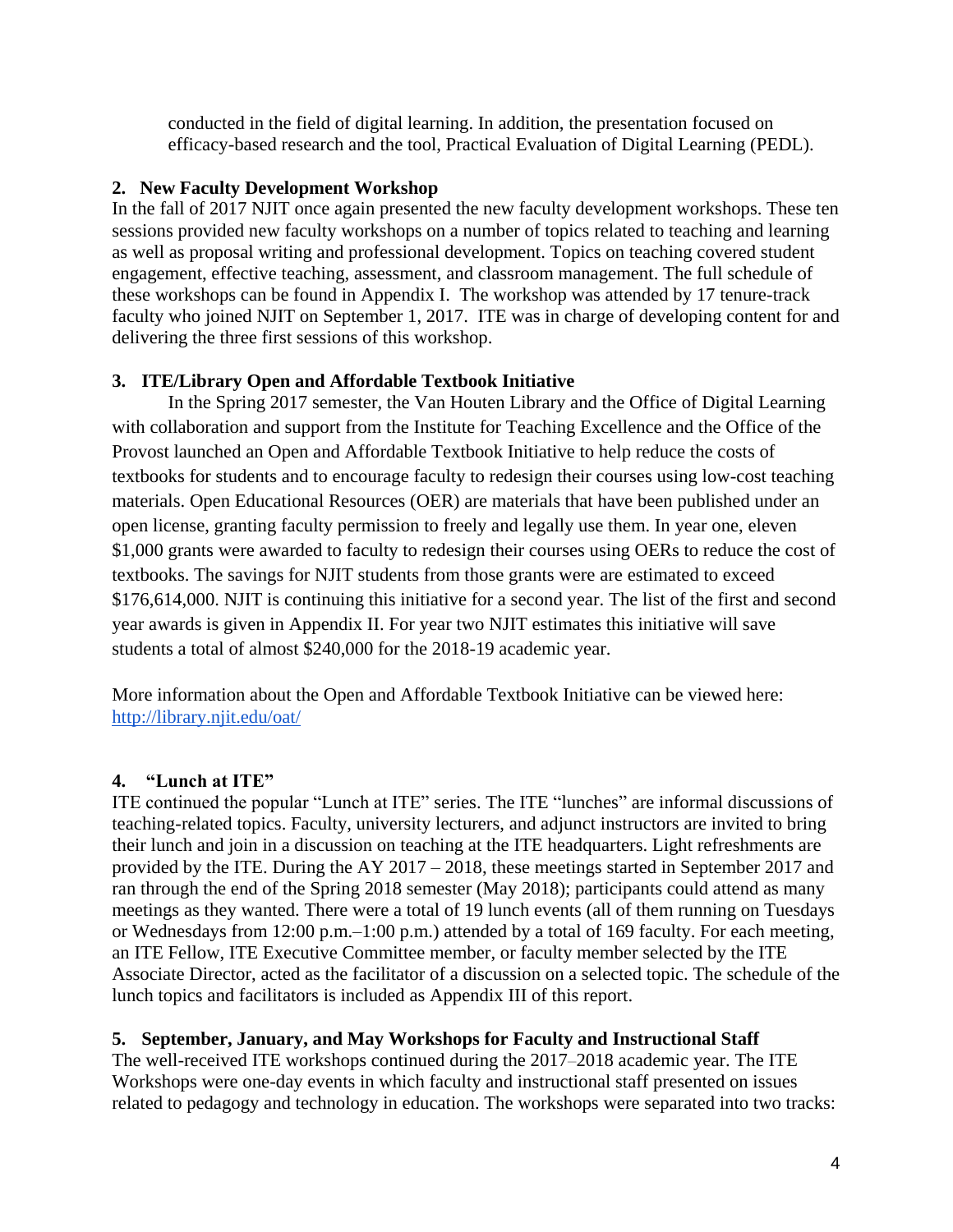one track featured invited faculty and the other track was led by members of the Office of Digital Learning.

These workshops ran in August, January, and May of this past year. All faculty, university lecturers, and adjuncts were invited. In total, 51 individuals (faculty, university lecturers, and adjuncts) attended the August workshop, 31 attended in January, and 53 attended in May. In total, 135 faculty teaching 490 course sections attended one of these workshops last year.

The schedules for the workshops are included as Appendix IV of this report.

#### **6. Submission of ITE Grant Proposals**

During this academic year the ITE submitted three grant proposals to conduct research on teaching and learning:

- 1) ITE submitted a letter of intent to the Spencer Foundation for a large grant entitled "Creating Classroom Community in a Mixed Face-to-Face and Synchronous Environment." This proposed study would examine the factors that impact classroom community in synchronous and face-to-face environments in a Converged learning format. This proposal has not been accepted for funding.
- 2) In December 2017, the ITE submitted a second smaller grant proposal entitled "Improving Teaching through Comprehensive Professional Development." The ITE planned to provide a small group of instructors from the core science courses (Physics, Chemistry, and Biology) with a comprehensive teacher training course, and to facilitate a redesign project for the courses they teach. The ITE would compare data from before and after the instructors went through the teacher training course and redesigned their own courses in order to measure the effectiveness of the training program. This proposal has not been accepted for funding.
- 3) In early May 2018 the ITE submitted a third proposal to the Spencer Foundation entitled "Cultivating Active Learning in a Converged Physical and Virtual Classroom." This proposal is to conduct a research study on active learning in a physical classroom with video conferencing taught by ITE Executive Committee Member and ITE Fellow Dr. Melodi Guilbault. This proposal is still under review.

The work done for the aforementioned proposals has helped to provide new ideas that can be introduced to the teaching community. The effort to secure funding for new ITE initiatives will continue in the immediate future.

#### **7. Best Practices in Digital Learning Course**

In March 2017, the Office of Digital Learning with support from the ITE launched a "Best Practices in Digital Learning" online course for faculty to better understand how to develop online course materials.

ITE was also instrumental in the adoption by the NJIT Faculty Senate of a policy that requires all first-time online instructors to take the course and/or consult with the experts in the Office of Digital Learning. As a result of the new policy, the Office of Digital Learning with ITE support has revised the "Best Practices in Digital Learning" course, now called "Introduction to Digital Learning Instruction," to be a completely automated training course that participants can complete on their own time. This course launched in June of 2018.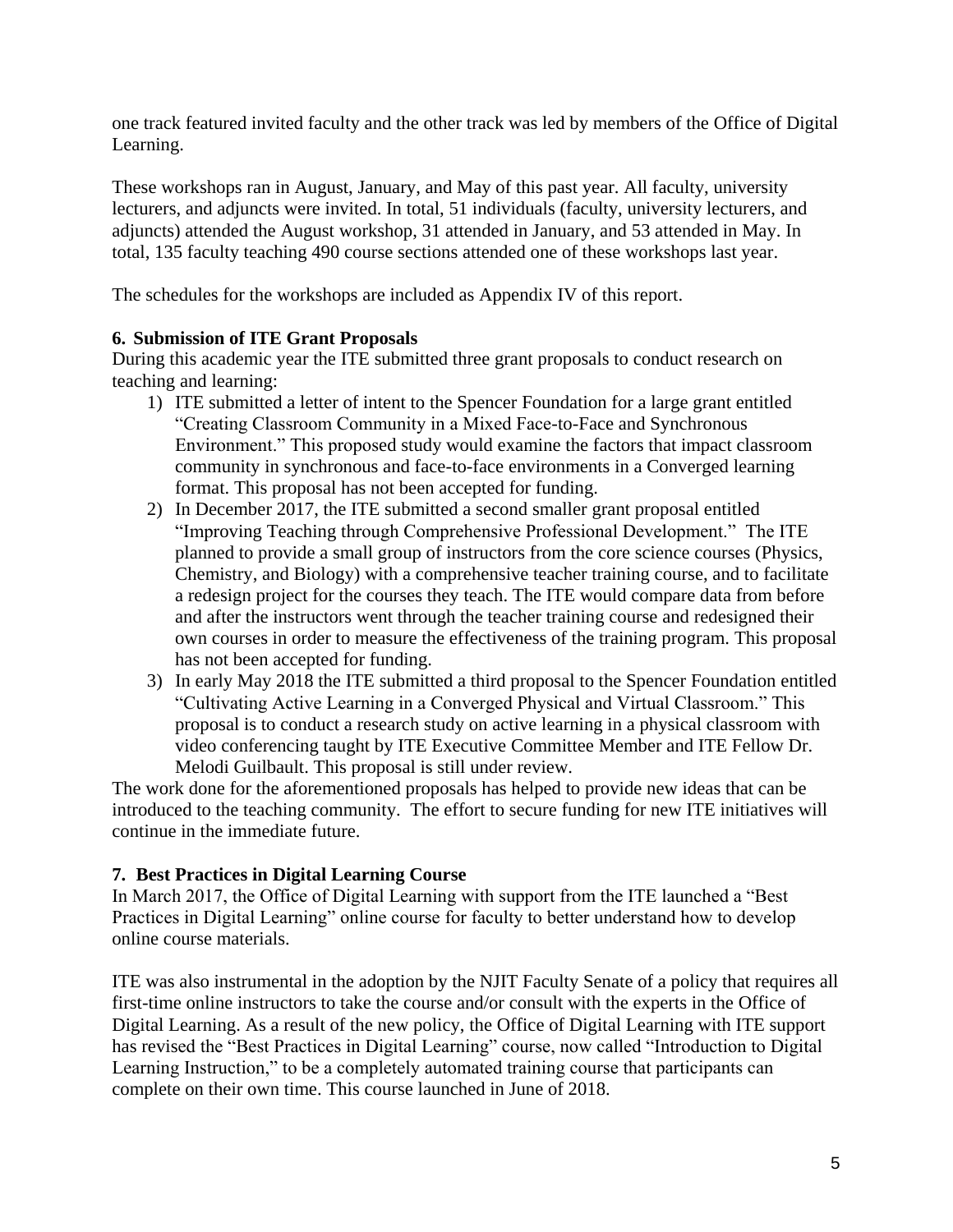#### **8. Adjunct Reception**

On February 20, 2018, the ITE hosted a reception for NJIT adjuncts. The reception was built on the success of last year's reception held in January of 2017. This reception was designed to make adjuncts feel like a part of the community. This informal session was an opportunity for adjuncts to network with NJIT colleagues and instructional staff. The event was held in the evening, and light refreshments were served.

A total of 8 adjuncts attended. Members of the Institute for Teaching Excellence led a Q&A session with attendees to get feedback on NJIT services and to understand the needs that adjuncts have when teaching.

#### **9. Support for Active Learning**

In January 2017, NJIT opened the first 90-seat SCALE-UP classroom in the newly renovated Central King Building. SCALE-UP stands for "Student-Centered Active Learning Environment with Upside-down Pedagogies." This space is used to promote active learning in classes with larger enrollments. The design of the space is intended to facilitate student collaboration.

For the Fall 2017 semester, NJIT launched the room for full-time use by instructional staff. The room has become extremely popular with 23 classes using the space during the 2017–2018 academic year. The ITE with the Office of Digital Learning has provided consultation, curriculum reviews, and orientations for the use of this space.

During the summer of 2017, ITE supported three NJIT University Lecturers to go to conferences focusing on active learning and use of the SCALE-UP approach. The stipulation for support was that active learning and/or use of SCALE-UP would be implemented by the University Lecturers in one of their AY 2017 – 2018 classes, which has happened. In addition, the three colleagues shared their experiences from the conference they attended with the NJIT community, especially through the "Lunch at ITE" series.

#### **10. One-on-One Mentoring**

The ITE continued the one-one-mentoring program in year three. Through this program, the ITE pairs an interested faculty member or university lecturer (mentee) with an ITE Fellow (mentor) for the purpose of facilitating the mentee's efforts to become more familiar with state-of-the-art pedagogical approaches as well as strategies for increasing student engagement, and to improve his/her instructional delivery. The use of technology to improve course content delivery and communication with students is a key aspect of the mentor/mentee interaction.

The mentor-mentee pairs are arranged by the ITE Director, who keeps them confidential. It is also important to note that the mentor is chosen from an academic department other than that of the mentee to prevent any conflict of interest during the promotion and tenure process; this approach also ensures that the mentor-mentee interaction focuses on teaching strategies rather than the content of the curriculum.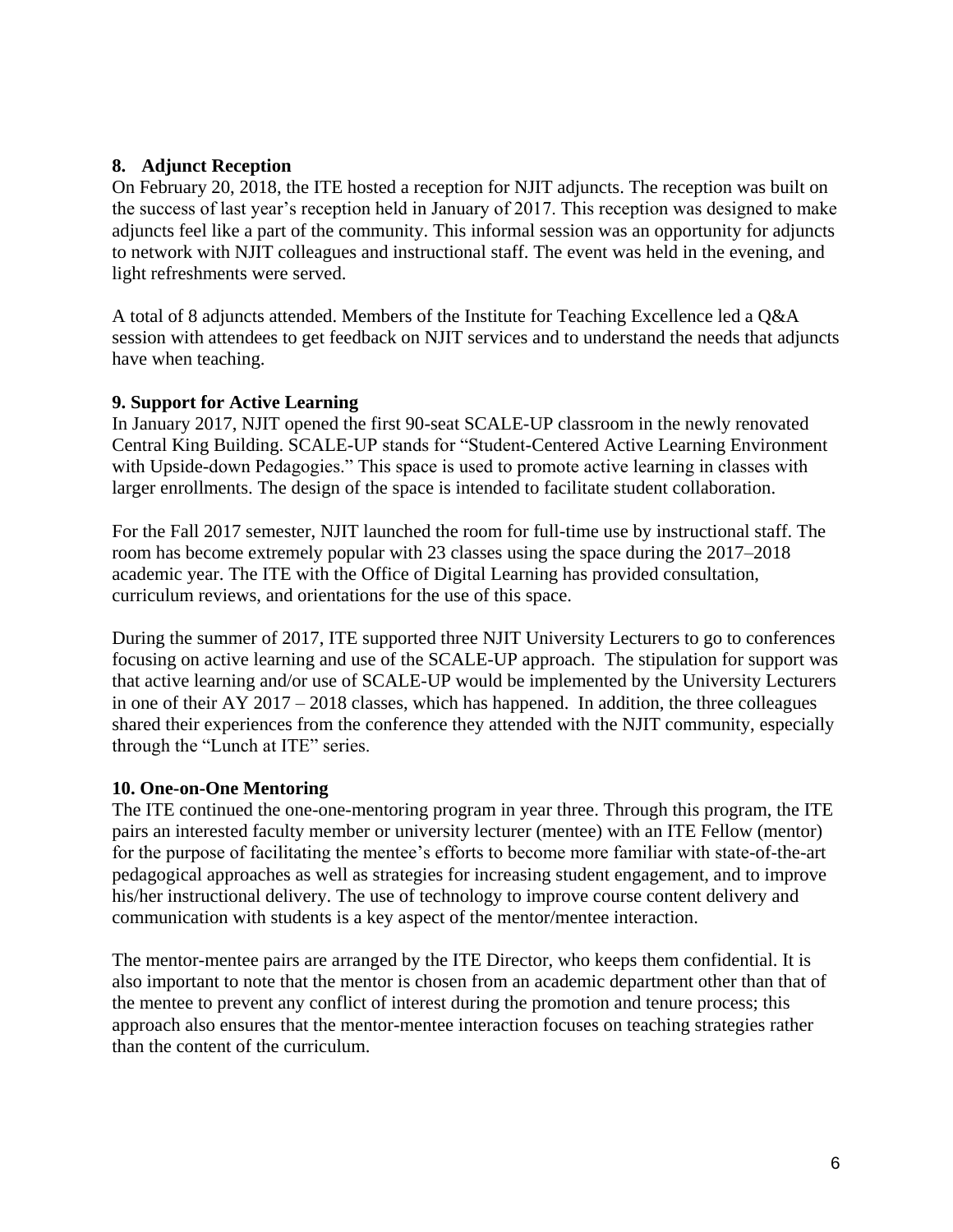#### **Other ITE Activities**

- The Teaching, Learning, and Technology (TLT) Committee, with support from many members of the ITE, passed "5 modes of course delivery" through Faculty Senate. This has made a major difference in helping to properly define how a course is taught at NJIT. Instructors must identify how they will teach their class prior to course registration. The definitions are provided as Appendix V in this report. The Fall 2018 schedule of NJIT class offerings shows for the first time the mode of course delivery.
- The Teaching, Learning, and Technology (TLT) Committee, with support from members of the ITE, also passed a requirement that new instructors teaching a digital learning supported course for the first time at NJIT must receive training from the Office of Digital Learning. The Faculty Senate then passed this resolution to become official NJIT policy. This initiative continues to build policies and procedures to ensure that NJIT instructors receive proper training to teach online courses.
- During the  $2017 2018$  academic year, the instructional designers assisted 14 faculty members in the significant revisions of their course materials for online learning. In addition, 112 members of instructional staff visited the ITE offices for consultations.

#### **Plans for 2018–2019**

The ITE plans to continue many of the initiatives as described above.

Dr. Basil Baltzis will continue as the Director of the ITE and Dr. John Carpinelli will also continue in the role of Associate Director of ITE. Some new pursuits that will be explored:

- The Office of Digital Learning with support from the ITE and the Teaching, Learning,  $\&$ Technology committee has begun a study of NJIT learning spaces. This report will be finished in the fall of 2018.
- There has been some support for requiring instructors to receive mandatory introductory training if they have never taught before. The ITE may explore if this is a feasible initiative to pursue.
- In 2017–2018, the ITE applied for two teaching research grants with the Spencer Foundation. While neither application was approved, the ITE will continue to apply and look for research opportunities related to improving teaching and facilities for implementing technological innovations in teaching
- The ITE will introduce a digital Lightboard to the ITE office next year. This Lightboard allows instructors to create high quality recorded learning objects using a glass mirrored display.
- Of particular interest is to create new opportunities for NJIT doctoral students who serve as teaching assistants to receive teacher training. This training not only helps NJIT, but also develops instructionally ready graduates if they plan to pursue an academic career.

#### **Conclusion**

The ITE continues as a strong presence at NJIT. The number of instructional staff partaking in ITE events has expanded each year. This growing influence has had a positive effect on instruction efforts at NJIT. The ITE is grateful to the Martinson Family Foundation for its support.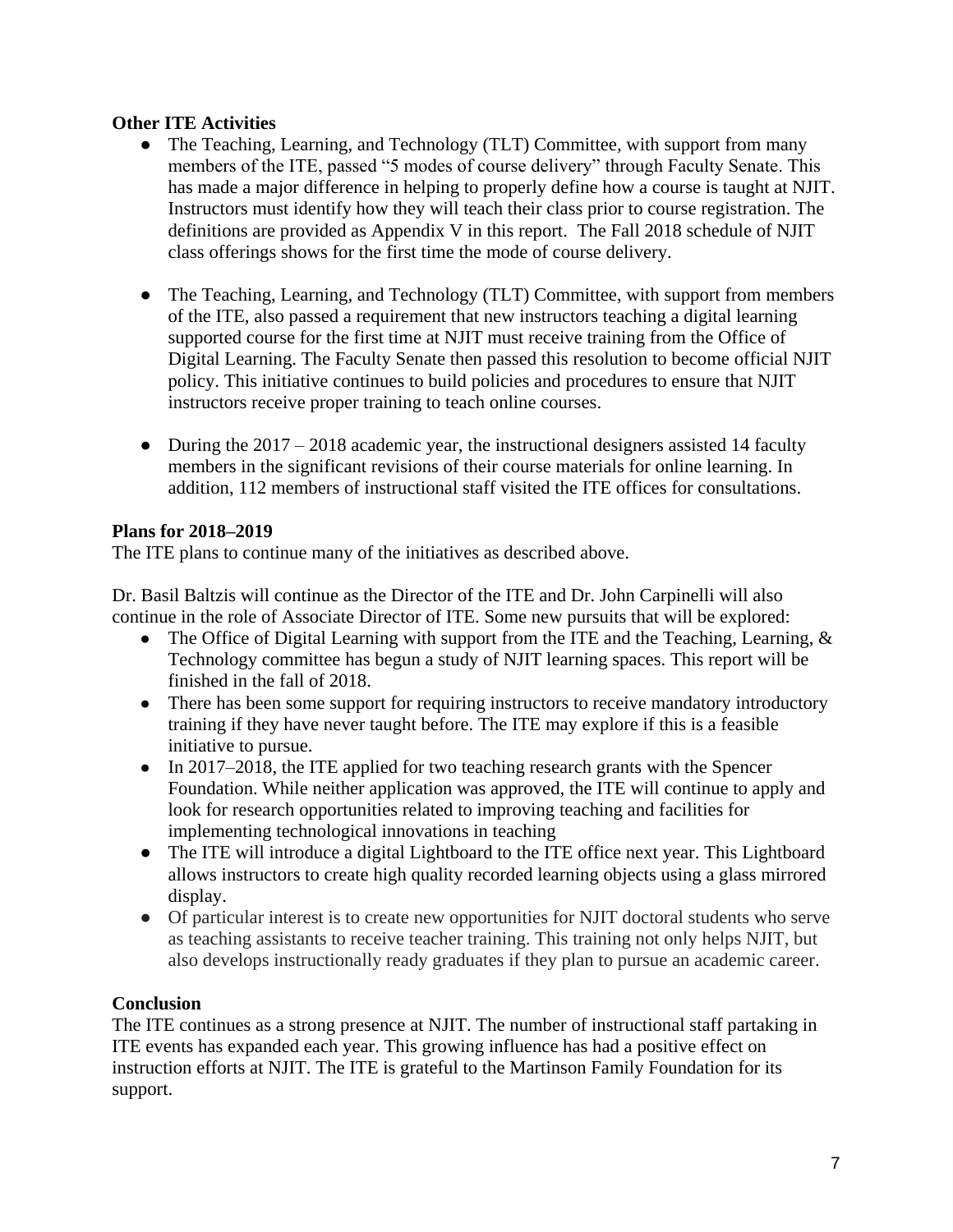#### **Appendix I- New Faculty Development Workshop**

# **Academic Year 2017 – 2018 New Faculty Development Workshop**

Dates: Specified below

Time: 4:30 p.m. – 7:00 p.m. (includes working dinner served at about 6:00 p.m.)

Place: 112 Eberhardt Hall (except for 9/12/17 in CKB 116)

Total number of sessions: 10

Maximum Number of Attendees: 20

Attendees are placed in groups of 4 or 5 and each group has a mentor (Distinguished Professor, Master Teacher, etc.).

Each session has typically three time slots.

Slot-1: Interactive Talk Slot-2: Brainstorming/Mentoring (Round Table: 4 - 5 attendees and one mentor) Slot-3: Case-Study Presentations

The workshop has three themes; two themes have three sessions and one theme has four sessions; the themes are:

Effective Teaching Successful Grant Funding Professional Service & Tenure

#### **Week-1: Tuesday, September 12, 2017**

#### **Theme: Effective Teaching: Student Engagement**

Interactive Talk Topical Coverage

Student Engagement in Class Avoiding Stereotypes Interactive Conversation Student Groups and their Formation Student Responsiveness Oral Communication Styles On the Go Assessment Adjusting the Classroom Delivery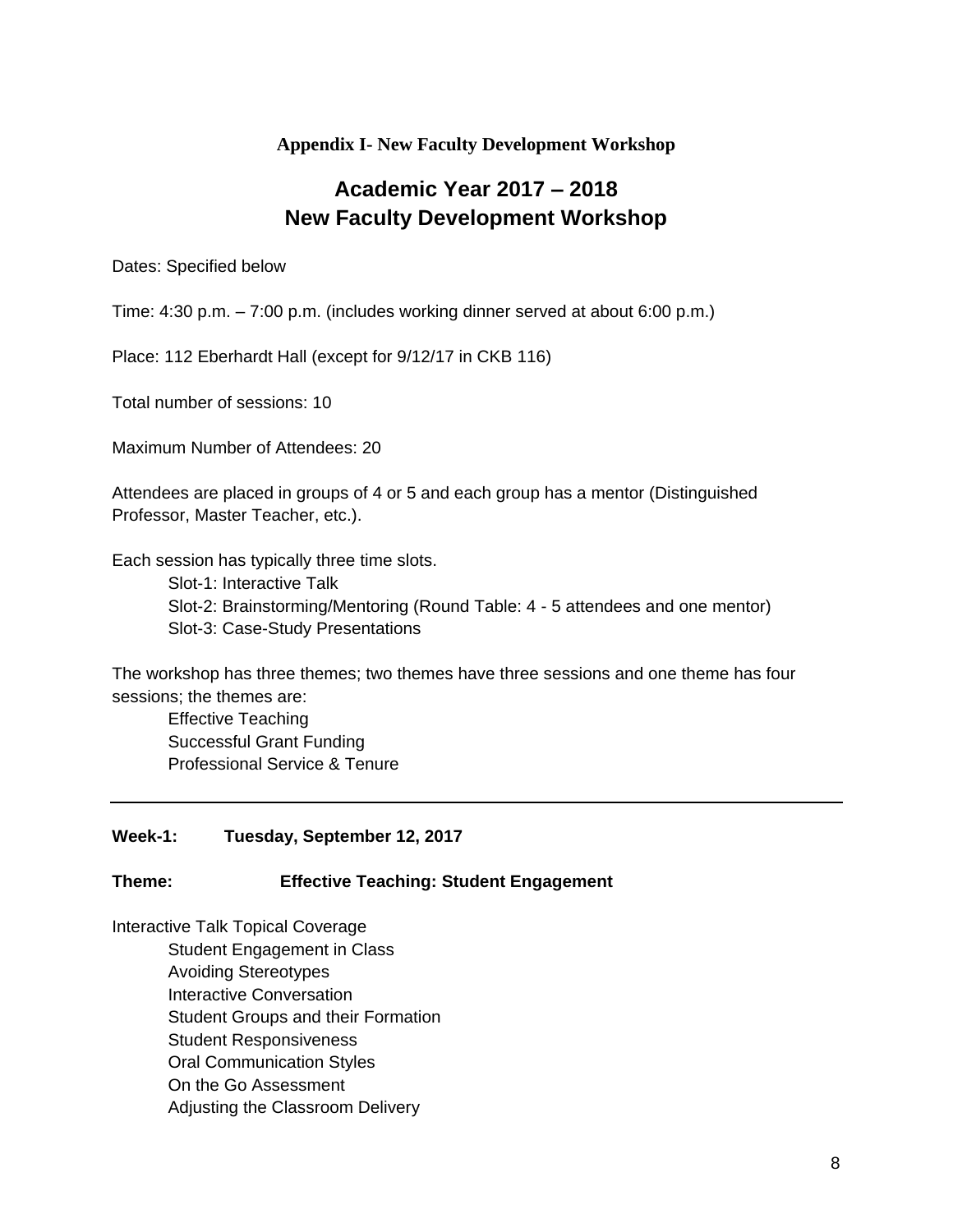Brainstorming: Case Study: Individual Issues Discussion with Mentors Formulation of Solutions and Best Practices Case Study Presentations Group Presentations Discussion on Solutions and Best Practices Speakers: Master Teachers Distinguished Professors who are also Master Teachers

#### **Week-2: Tuesday, September 19, 2017**

#### **Theme: Effective Teaching: Classroom Material**

Interactive Talk Topical Coverage Setting up Learning Goals Material/Notes Distribution Before the Class Reading Assignments Interactive Discussion Demo Material in the Class: Working through examples In-Class Assessment Cooperative and Peer-Learning Brainstorming: Case Study: Individual Issues Discussion with Mentors Formulation of Solutions and Best Practices Case Study Presentations Group Presentations Discussion on Solutions and Best Practices Speakers: Master Teachers Distinguished Professors who are also Master Teachers

#### **Week-3: Tuesday, September 26, 2017**

#### **Theme: Effective Teaching: Assignments, Assessment and Outside Classroom Activities**

Interactive Talk Topical Coverage In-Class Assignments Discussion on Assignments and Solutions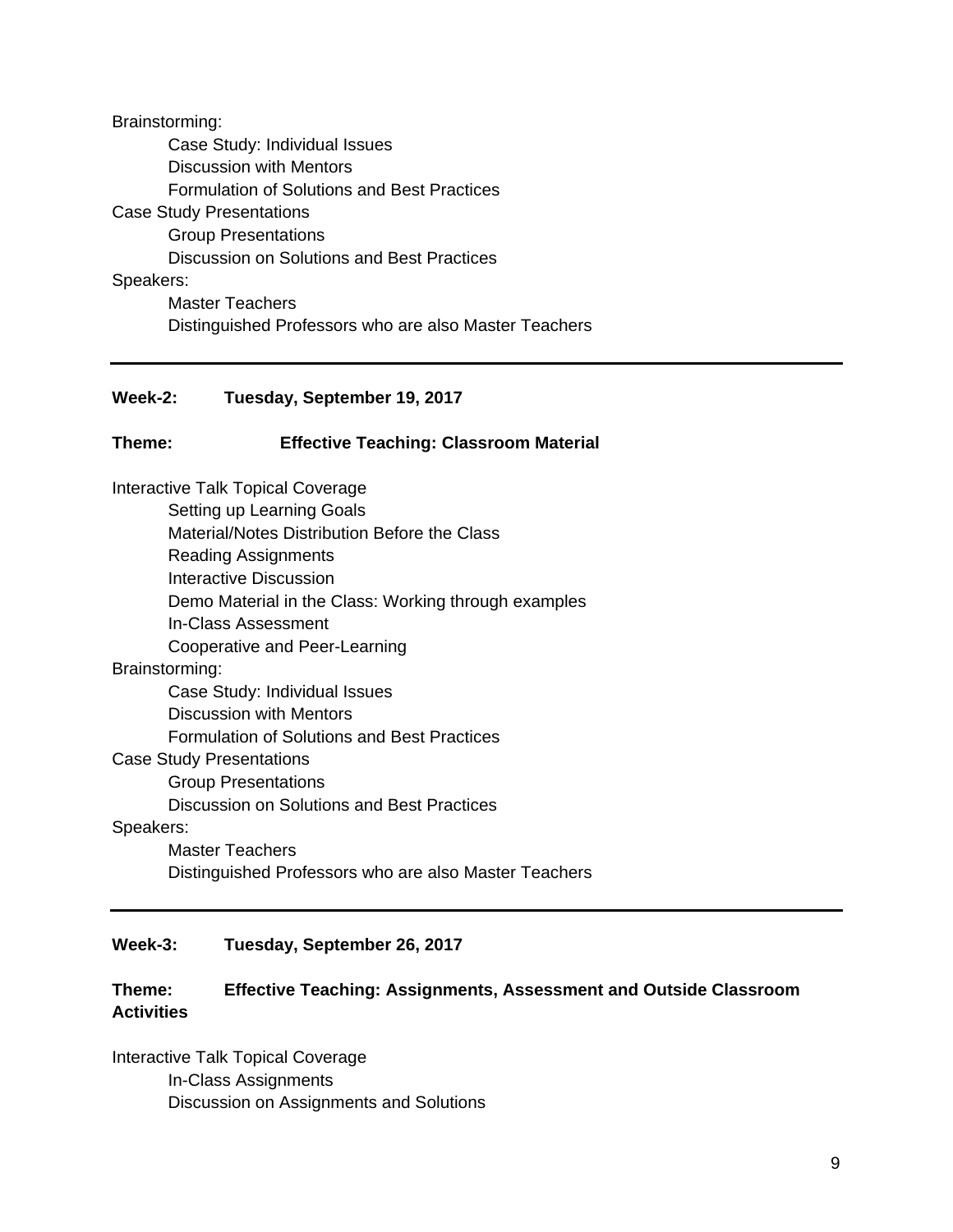| <b>Assessment of Learning Goals</b>                   |  |  |
|-------------------------------------------------------|--|--|
| <b>Outside Classroom Follow-ups</b>                   |  |  |
| Group Projects and Individual Responsibility          |  |  |
| Final Exams                                           |  |  |
| Grading and Learning Goals                            |  |  |
| Brainstorming:                                        |  |  |
| Case Study: Individual Issues                         |  |  |
| Discussion with Mentors                               |  |  |
| Formulation of Solutions and Best Practices           |  |  |
| <b>Case Study Presentations</b>                       |  |  |
| <b>Group Presentations</b>                            |  |  |
| Discussion on Solutions and Best Practices            |  |  |
| Speakers:                                             |  |  |
| Master Teachers                                       |  |  |
| Distinguished Professors who are also Master Teachers |  |  |
|                                                       |  |  |

#### **Week-4: Tuesday, October 3, 2017**

#### **Theme: Successful Grant Funding: Proposal Preparation**

Interactive Talk Topical Coverage

Federal Funding Resources Federal Proposal Format Requirements Different Proposal Formats: NSF/NIH/DoD/ONR/NASA Special Programs/RFP/BAA Main Proposal Preparation Most Common Mistakes and Errors Available Resources in the Office of Research Brainstorming: Case Study: Sample Proposal Discussion with Mentors Formulation of Solutions and Best Practices Case Study Presentations Group Presentations Discussion on Solutions and Best Practices Speakers: Distinguished Professors Researchers/Directors

**Week-5: Tuesday, October 10, 2017**

**Theme: Successful Grant Funding: Budget Preparation and Submission**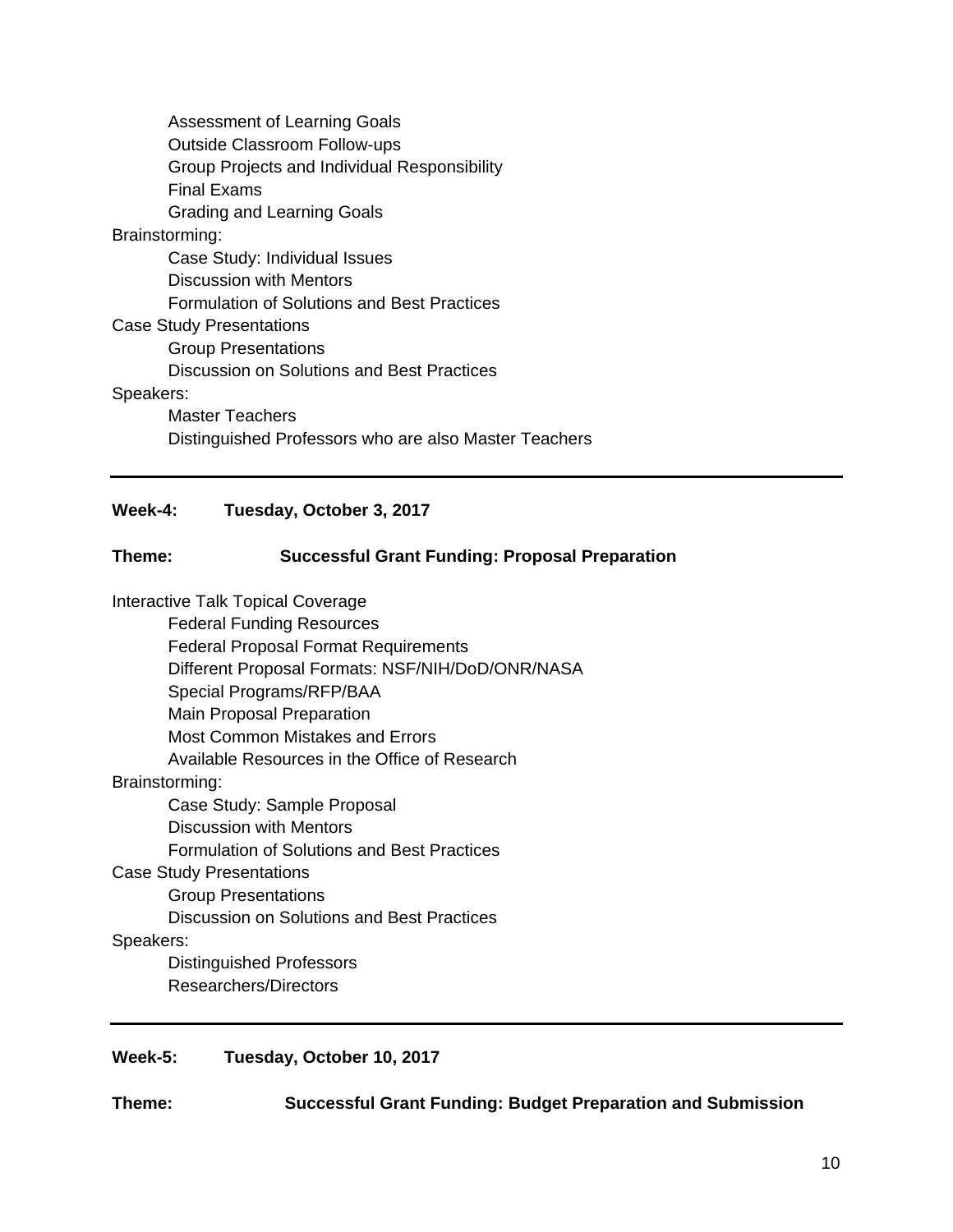Interactive Talk Topical Coverage Federal Budget Templates Budget Preparation Format and Requirements NJIT and Agency Policies Budget Adjustments at Award Most Common Mistakes and Errors Final Submission: Guidelines and Error Check Brainstorming: Case Study: Sample Budget and Proposal Discussion with Mentors Formulation of Solutions and Best Practices Case Study Presentations Group Presentations Discussion on Solutions and Best Practices Speakers: Distinguished Professors Researchers/Directors

#### **Week-6: Tuesday, October 17, 2017**

#### **Theme: Successful Grant Funding: Proposal Review and Funding**

Interactive Talk Topical Coverage Review Protocol and Proposal Format Review Processes: Different Agencies Review Criterion: Different Agencies Funding Processes: Different Agencies Most Common Mistakes and Errors Sample Proposal Review Formats and Scores Brainstorming: Case Study: Sample Proposal and Reviews Discussion with Mentors Formulation of Solutions and Best Practices Case Study Presentations Group Presentations Discussion on Solutions and Best Practices Speakers: Distinguished Professors Researchers/Directors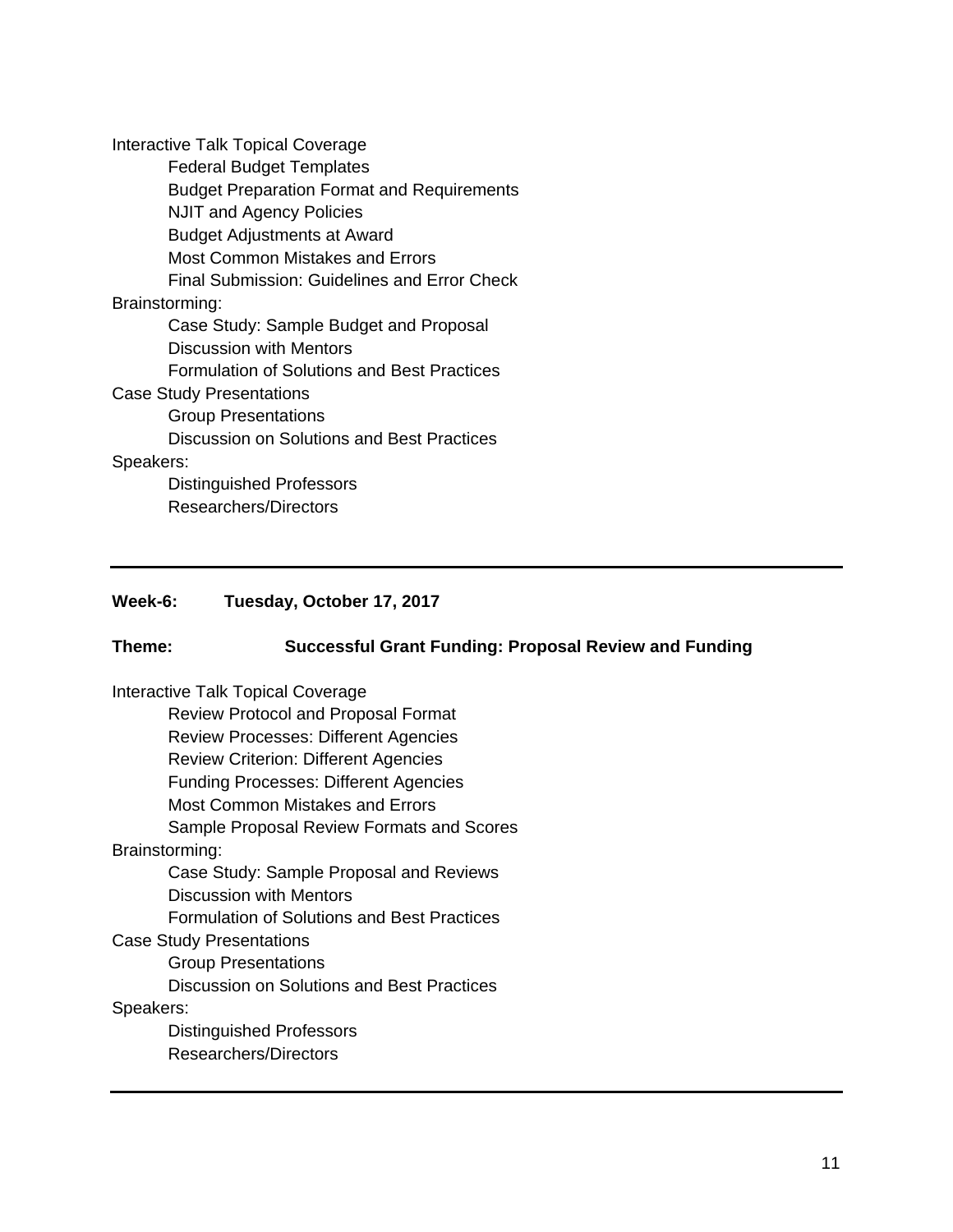**Week-7: Tuesday, October 24, 2017**

#### **Theme: Professional Service & Tenure: Professional Societies**

Interactive Talk Topical Coverage Professional Service Opportunities and Protocols Reviewers for Journal and Editorial Board Conference Organization Review Panels for Federal Funding Agencies Most Common Perceptions Brainstorming: Case Study: Sample Opportunities Discussion with Mentors Formulation of Solutions and Best Practices Case Study Presentations Group Presentations Discussion on Solutions and Best Practices Speakers: Distinguished Professors Senior Professors/Editors/Conference Chairs

#### **Week-8: Thursday, November 2, 2017**

#### **Theme: Professional Service & Tenure: Scholarly Publications**

Interactive Talk Topical Coverage

Publishing Papers in Journals vs Conferences

Where to Publish? Impact Factor

Citation Index

Systematic Tracking of the Impact of One's Work **(Presentation by Liaison Librarians)** Emerging as an Expert in the Field

What is important for Tenure Consideration?

Most Common Perceptions

#### Brainstorming:

Case Study: Sample Tenure Guidelines

Discussion with Mentors

Formulation of Solutions and Best Practices

Case Study Presentations

Group Presentations

Discussion on Solutions and Best Practices

Speakers:

Distinguished Professors Senior Professors/Editors/Conference Chairs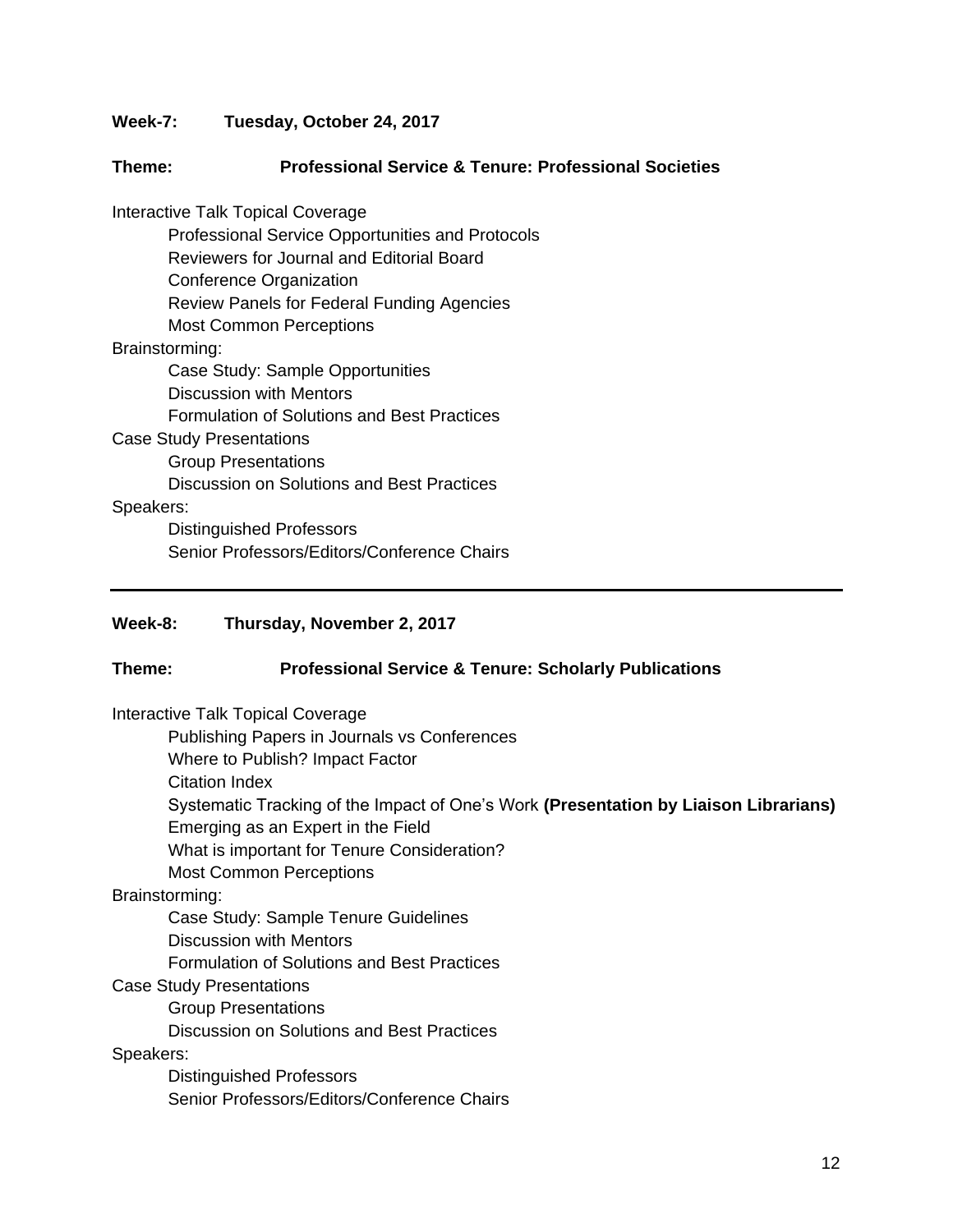#### **Week-9: Tuesday, November 14, 2017**

#### **Theme: Professional Service & Tenure: Professional Ethics, IP and Students**

#### Interactive Talk Topical Coverage

Professional Ethics and Research Compliance Intellectual Property & Contractual Agreements Interactions with Students: Compliance with policies and rules, handling students in Distress **(Presentation by Dean of Students)**

#### Speakers:

Dean of Students Student Counselors University Legal Team Representatives Members of Provost's Team

#### **Week-10: Tuesday, November 21, 2017**

#### **Theme: Professional Service & Tenure: Tenure Considerations**

Interactive Talk Topical Coverage

Tenure Process Resume Preparation Emerging as an Expert in the Field for Tenure Consideration Reference Network Grants and Collaborative Funding Publications and Citation Index Sample Dossiers Most Common Perceptions Brainstorming: Case Study: Sample Dossiers and Tenure Consideration Discussion with Mentors Formulation of Solutions and Best Practices Case Study Presentations Group Presentations Discussion on Solutions and Best Practices Speakers: Distinguished Professors

Senior Professors/Prior University P&T Committee Members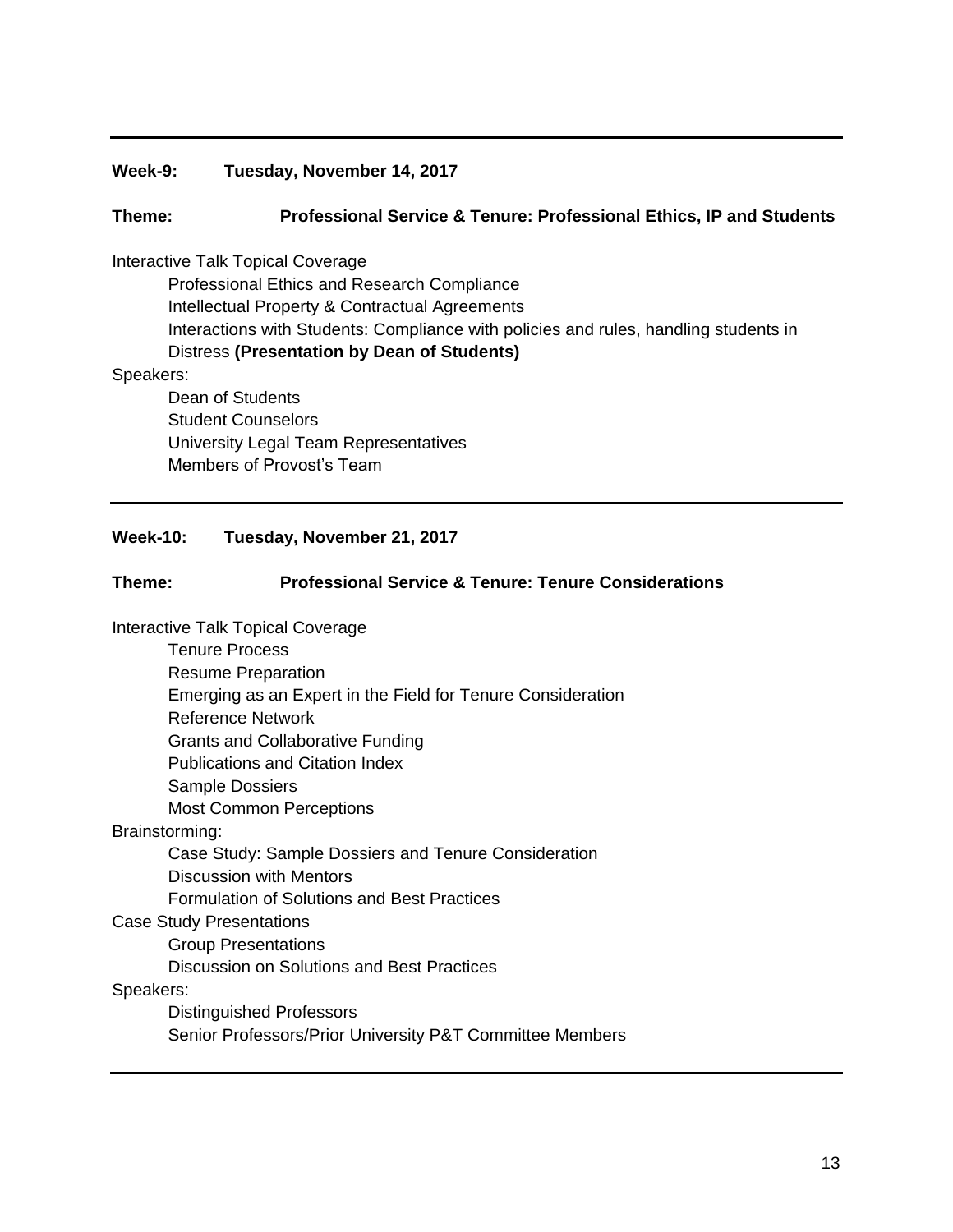#### **Appendix II-**

**OAT 2017 Awards Number of Grants: 12 awards of \$1,000 (1 grant withdrawn) Total Actual Savings: \$174,614 Awards:** Maria Stanko, College of Science and Liberal Arts Course: BIOL 200: Concepts in Biology Number of Sections: 22 Estimated Savings: \$60,710 Barry Cohen, Yin Wu College of Computing Course: CS 100: Roadmap to Computing Number of Sections: 31 Estimated Savings: \$40.502 Esther Lewars, Yin Wu College of Computing Course: IS 265: Introduction to Information Systems Number of Sections: 1 Estimated Savings: \$1,959 Anika Waltz-Cummings, College of Science and Liberal Arts Course: ENG 352: Technical Writing, HUM 102: Writing Speaking and Thinking II Number of Sections: 5 Estimated Savings: \$11,130 David Shirokoff, College of Science and Liberal Arts Course: MATH 707: Optimization Number of Sections: 1 Estimated Savings: \$1,648 Ian Gatley, College of Science and Liberal Arts Course: PHY 202: Intro Astronomy & Cosmology Number of Sections: 3 Estimated Savings: \$9,959 Matthew Bandelt, Newark College of Engineering Course: CE 333: Reinforced Concrete Design Number of Sections: 1 Estimated Savings: \$4,560 Mark Somers, Martin Tuchman School of Management Course: HRM 601: Organizational Behavior Number of Sections: 3 Estimated Savings: \$17,872 Melodi Guilbault, Martin Tuchman School of Management Course: MRKT 331: Consumer Insights Number of Sections: 1 Estimated Savings: \$3,055 Walid Hubbi, Newark College of Engineering Course: ECE 341: Energy Conversion Number of Sections: 2 Estimated Savings: \$15,000 Junmin Shi, Martin Tuchman School of Management Course: MGMT 216: Business Statistics Number of Sections: 2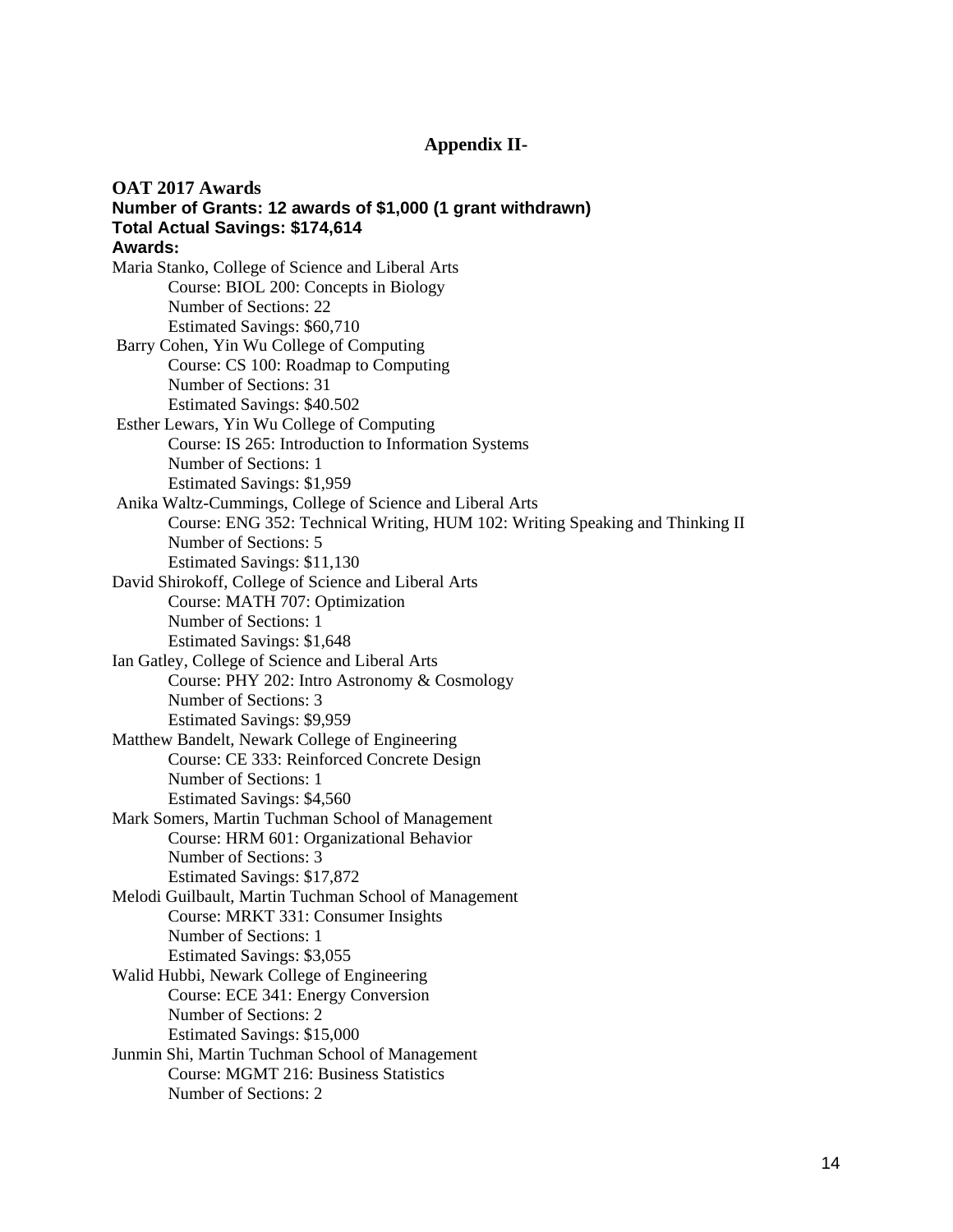Estimated Savings: \$8,250

#### **OAT 2018 Awards**

**Number of Grants: Two awards of \$3,000 to two course coordinators. Three awards of \$1,000 to undergraduate sections. Three awards of \$1,000 to three graduate sections. Total Estimated Savings: \$239,150 Accepted Course Coordinator Applications:** Megan O'Neill, College of Science and Liberal Arts Course: HUM 100,101, 102: Writing Speaking Thinking I and II Number of Sections: 80+ Estimated Savings: \$80,000+ Kenneth Horwitz, College of Science and Liberal Arts Course: MATH 107: University Math Number of Sections: 7+

#### **Accepted Undergraduate Applications**:

Estimated Savings: \$53,000

Padma Natarajan, College of Science and Liberal Arts Course: MATH 105: Elementary Probability and Statistics Number of Sections: 1 Estimated Savings: \$7,140 Simone Marras, Newark College of Engineering Course: ME 304: Fluid Mechanics Number of Sections: 3 Estimated Savings: \$18,600 Melodi Guilbault **and** Ellen Thomas, Martin Tuchman School of Management Course: MRKT 330: Principles of Marketing Number of Sections: 6 Estimated Savings: \$45,000

# **Accepted Graduate Applications:**

Paul Schorr, Newark College of Engineering Course: ENE 664, CE 320, ENE 262 Physical and Chemical Treatment, Fluid Mechanics, Introduction to Environmental Engineering Number of Sections: 3 Estimated Savings: \$12,000 Siva Nadimpalli, Newark College of Engineering Course: ME 620: Stress Methods in Mechanical Design Number of Sections: 1 Estimated Savings: \$3,810 Junmin Shi, Martin Tuchman School of Management Course: FIN 610: Data Drive Financial Models Number of Sections: 2 Estimated Savings: \$19,600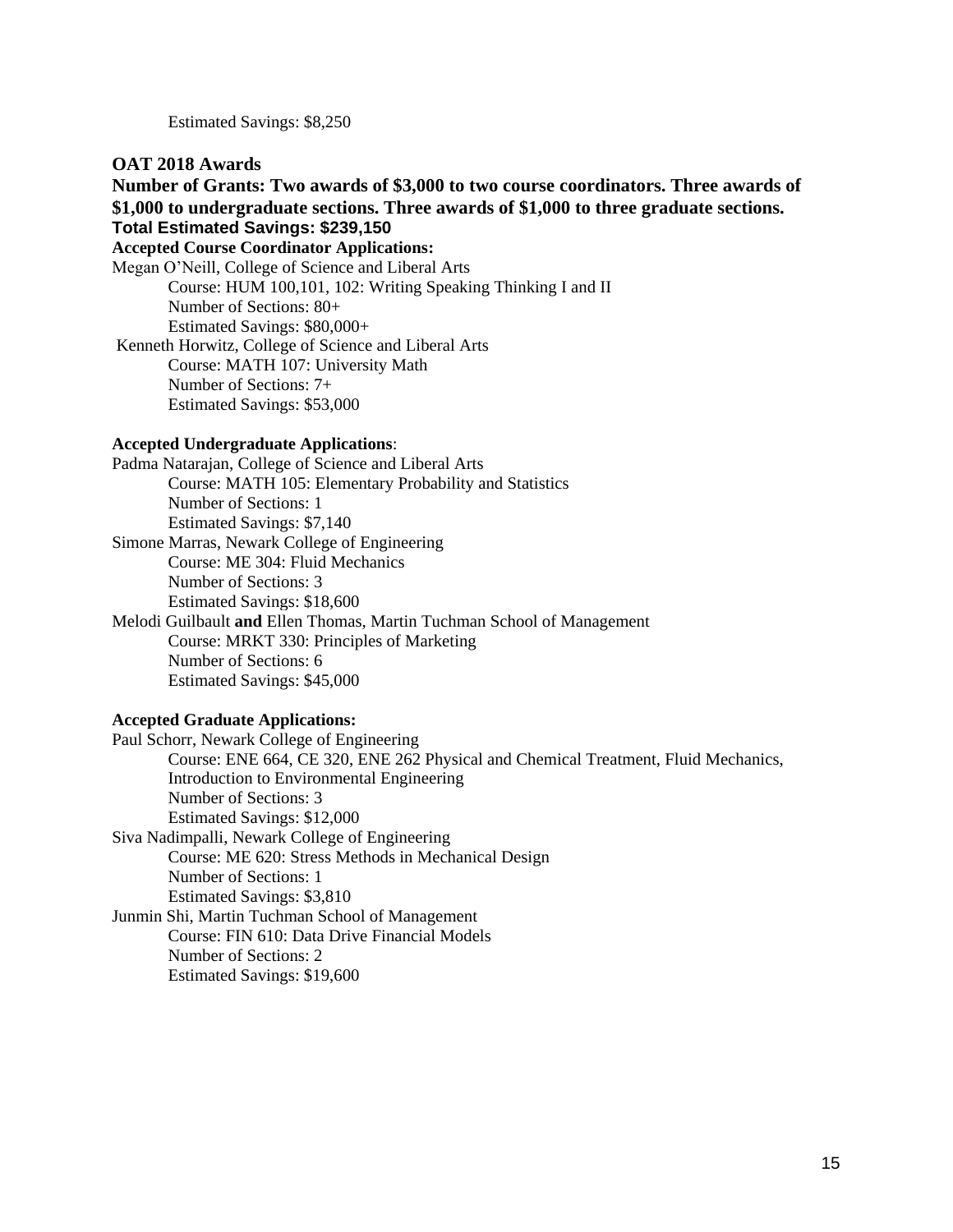#### **Appendix III - Lunch at ITE Schedule 2017–2018 Academic Year**

- 1. **Tuesday September 26, 2017**: K-12 and Broader Impacts, presented by Jim Lipuma
- 2. **Tuesday October 3, 2017**: Teaching 101: What I Didn't Learn in Grad School, presented by Jaskirat Sodhi
- 3. **Tuesday October 10, 2017**: Multimedia Use for Mechanics Courses, presented by Gerry Milano
- 4. **Tuesday October 17, 2017**: Active Learning using IF-AT, presented by Melodi Guilbault
- 5. **Tuesday October 24, 2017**: Student Engagement and Success in the Classroom Lessons Learned from Coordinating the First Year Seminar Course, presented by Ashish Borgaonkar
- 6. **Wednesday November 1, 2017**: Chaos: The Movie, presented by Denis Blackmore
- 7. **Wednesday November 8, 2017**: All Carrot, No Stick! An Iterative Approach to Active Learning in Freshman Chemistry Courses, presented by Bhavani Balasubramanian
- 8. **Wednesday November 15**: Inclusive Teaching and Learning, presented by Mary Konsolaki
- 9. **Wednesday November 29, 2017**:Digital Tools for your Technology Toolbox, presented by Padma Natarajan
- 10. **Tuesday, February 13, 2018**:Calculus and Structures: A New Approach to Teaching Calculus, presented by Jay Kappraff
- 11. **Tuesday, February 20, 2018:** Exploring the Effects of a Writing Center Outreach Program on STEM Students' Beliefs about Writing, presented by Catherine Siemann and John Wolf
- 12. **Tuesday, February 27, 2018:** Strategies to Improve Efficiency in Grading Student Work, presented by John Carpinelli
- 13. **Tuesday, March 6, 2018**: Active Learning, Peer Learning, Studio Learning: Best?, presented by Gordon Thomas
- 14. **Tuesday March 20, 2018**: Teaching a Computer Engineering Design Laboratory, presented by Edwin Hou
- 15. **Tuesday, March 27, 2018**: Undergraduate Student Preparedness for Upper-level Design Courses, presented by Matt Bandelt
- 16. **Tuesday April 3, 2018**: Use of a Partially Flipped Classroom to Facilitate Group Term Projects presented by Matthew Adams
- 17. **Tuesday April 10, 2018**: Augmenting Teaching and Learning through "Evergreen" High Quality On-line Tutorials, presented by John Cays and Andrzej Zarzycki
- 18. **Tuesday April 17, 2018:** RWC a new vision for increasing adolescents' interest in STEM, presented by Osama Eljabiri
- 19. **Tuesday April 24, 2018:** My own experience teaching at NJIT, presented by Dimitri **Theodoratos**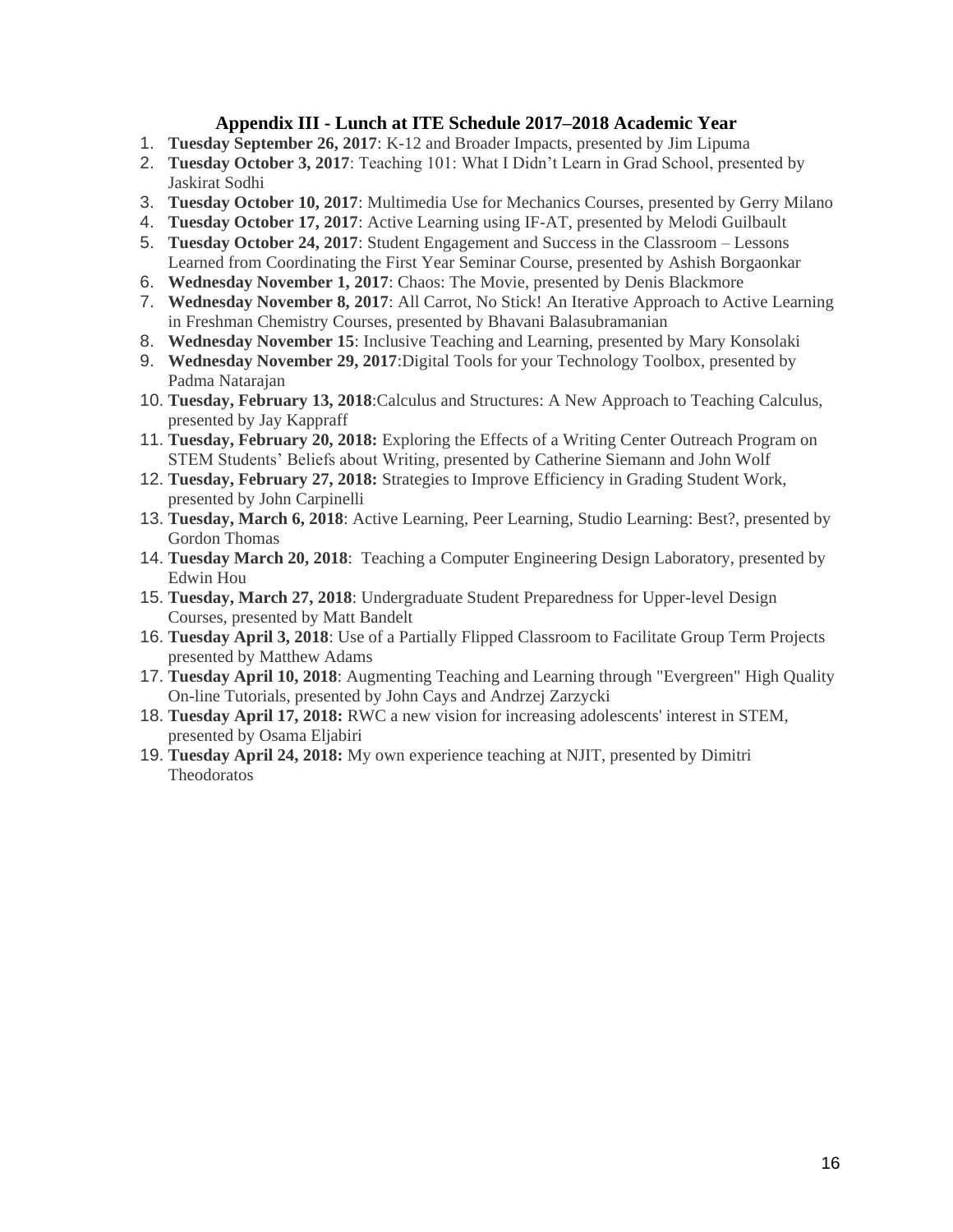### **Appendix IV - ITE Workshop Schedules**

#### **ITE August Workshop August 31st, 2017**

| $9:00 -$<br>9:30   | <b>Registration, Breakfast, and Introductions</b><br>CKB 116                                                                                                                                                                                                                                                                                                                                                                                                                                                                                                                                                                                                                                                       |                                                                                                                                                                                                                                                                                                                                                                                                                                                |
|--------------------|--------------------------------------------------------------------------------------------------------------------------------------------------------------------------------------------------------------------------------------------------------------------------------------------------------------------------------------------------------------------------------------------------------------------------------------------------------------------------------------------------------------------------------------------------------------------------------------------------------------------------------------------------------------------------------------------------------------------|------------------------------------------------------------------------------------------------------------------------------------------------------------------------------------------------------------------------------------------------------------------------------------------------------------------------------------------------------------------------------------------------------------------------------------------------|
| $9:30 -$<br>10:00  | Welcome and What's New This Academic Year<br>Blake Haggerty, Mike Koskinen, and John Carpinelli<br><b>CKB</b> 116                                                                                                                                                                                                                                                                                                                                                                                                                                                                                                                                                                                                  |                                                                                                                                                                                                                                                                                                                                                                                                                                                |
| $10:00 -$<br>11:00 | <b>Making the Most of SCALE-UP</b><br>This will be a discussion about how to most effectively<br>use NJIT's new SCALE-UP classroom to promote<br>student engagement and learning. I will share my<br>recent experience teaching in the SCALE-UP<br>classroom and report on strategies and research<br>presented at the International Forum on Active<br>Learning Classrooms.<br>Maria Stanko<br>$CKB G-8$                                                                                                                                                                                                                                                                                                          | <b>Outdated Technology Tools and What To Use</b><br><b>Instead</b><br>Are you tired of using the same old tech tools from<br>year to year? If you are still using a transparency<br>projector, Microsoft Word, PowerPoint, plain emails,<br>and whiteboard lecture notes, attend this workshop!<br>ODL will introduce you to the most current, trendy<br>tools to spice up your pedagogy and tech toolbelt.<br>Jenna Corraro<br><b>CKB</b> 116 |
| $11:00-$<br>12:00  | Participatory Learning: Deeper Learning by<br><b>Engaging Students in the Entire Problem Lifecycle</b><br>We've been using a new approach in some courses for<br>students to learn more deeply. Participatory Learning<br>(PL) actively engages them in the full lifecycle of<br>homework, projects and exams. In this session we'll<br>briefly introduce PL and give a quick demo, explore<br>with you how it might work in your classes with the<br>types of problems your students do, and discuss several<br>interesting issues that arise such as students' ability to<br>design high-quality problems and grade accurately,<br>motivating students to learn, and trusting peers.<br>Michael Bieber<br>CKB 08 | <b>What's New With You, Moodle?</b><br>This session will go over the major changes with<br>Moodle for fall 2017 and will provide a question and<br>answer session to assist with getting your courses<br>ready for the semester.<br>Michael Koskinen<br>CKB 116                                                                                                                                                                                |
| 12:00              | Lunch<br><b>CKB</b> 116                                                                                                                                                                                                                                                                                                                                                                                                                                                                                                                                                                                                                                                                                            |                                                                                                                                                                                                                                                                                                                                                                                                                                                |
| 12:30-<br>1:00     | <b>Innovation Across Curriculum</b><br>New Associate Director for ITE John Carpinelli will discuss new ways of integrating teaching techniques into the<br>classroom while sharing them among colleagues.<br><b>CKB</b> 116                                                                                                                                                                                                                                                                                                                                                                                                                                                                                        |                                                                                                                                                                                                                                                                                                                                                                                                                                                |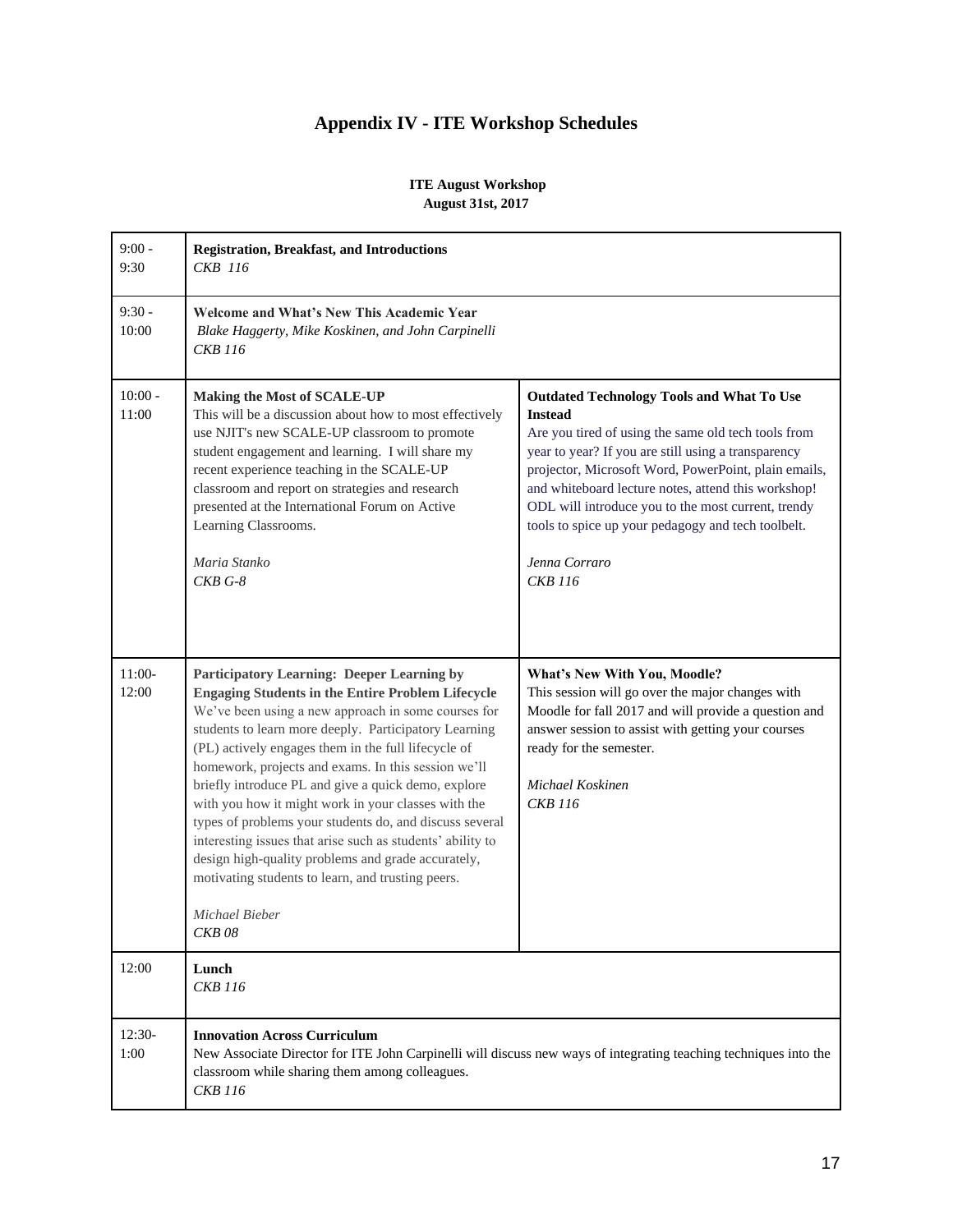| $1:00-$<br><b>Enhancing the Undergraduate Experience: Challenges and Opportunities</b><br>Laurent Simon<br>2:00 |                                                                                                                                                                                                                                                                                                                                                                                                                                                             |                                                                                                                                                                                                                                                                                                                                                                                                                                                                              |  |
|-----------------------------------------------------------------------------------------------------------------|-------------------------------------------------------------------------------------------------------------------------------------------------------------------------------------------------------------------------------------------------------------------------------------------------------------------------------------------------------------------------------------------------------------------------------------------------------------|------------------------------------------------------------------------------------------------------------------------------------------------------------------------------------------------------------------------------------------------------------------------------------------------------------------------------------------------------------------------------------------------------------------------------------------------------------------------------|--|
|                                                                                                                 | CKB 116                                                                                                                                                                                                                                                                                                                                                                                                                                                     |                                                                                                                                                                                                                                                                                                                                                                                                                                                                              |  |
| $2:00-$<br>3:00                                                                                                 | <b>Intro to OER: Using Open Educational Resources</b><br>@ N.IIT<br>This interactive session will help you get started<br>finding good quality free or inexpensive web or library<br>information sources for teaching in your subject area.<br>Learn about the NJIT grants to help faculty replace<br>expensive textbooks. Bring your syllabus/textbook and<br>your laptop.<br>Raymond Vasquez and Davida Scharf<br>CB G-8 (lower level Scale-up Classroom) | <b>Create a Classroom Community: Connecting</b><br>with Students Through Twitter Chats<br>This session will discuss using Twitter as a tool for<br>synchronous chat with students outside of the<br>classroom. Students who feel more connected to their<br>instructors and classmates are more successful.<br>Twitter also helps to prepare students for<br>communicating in different discourse communities<br>and public accountability.<br>Nikki Bosca<br><b>CKB</b> 116 |  |
| $3:00-$<br>4:00                                                                                                 | <b>Focus Group Spring 2017 Recap and Discussion</b><br><b>Student Expectations vs Faculty Expectations</b><br>In this informal discussion we will examine some of the feedback students gave from the spring 2017 ITE focus<br>group event and discuss with attending faculty some of the same challenges discussed from the event.<br>Blake Haggerty & John Carpinelli<br><b>CKB</b> 116                                                                   |                                                                                                                                                                                                                                                                                                                                                                                                                                                                              |  |
| 4:00                                                                                                            | <b>Drawing for Prizes</b><br><b>CKB</b> 116                                                                                                                                                                                                                                                                                                                                                                                                                 |                                                                                                                                                                                                                                                                                                                                                                                                                                                                              |  |

#### **ITE January Workshop January 10th, 2018**

| $9:00 - 9:30$  | <b>Registration, Breakfast, and Introductions</b><br>John Carpinelli, Blake Haggerty, and Mike Koskinen<br>CKB 116                                                                                                                                                                                                                                                                                                                                                                                                                                                                                                |                                                                                                                                                                                                                                                                                   |
|----------------|-------------------------------------------------------------------------------------------------------------------------------------------------------------------------------------------------------------------------------------------------------------------------------------------------------------------------------------------------------------------------------------------------------------------------------------------------------------------------------------------------------------------------------------------------------------------------------------------------------------------|-----------------------------------------------------------------------------------------------------------------------------------------------------------------------------------------------------------------------------------------------------------------------------------|
| $9:30 - 10:30$ | <b>5 Minute Videos for 5 Minute Millennials</b><br>One approach to constructing video instructional material<br>employing dynamic elements to sustain attention and<br>promote retention. The instructor's challenge is to resolve<br>the tension between students' limited attention span and the<br>sustained effort necessary for successful study. The face-to-<br>face environment admits tactics not available with video<br>based instruction. Video instruction relies on action and<br>replay. The Short-Sharp-Shock Video is one way to<br>address the attention challenge.<br>Andrew Pole<br>$CKB G-8$ | <b>Creating Interactive Learning Objects in Moodle</b><br>Learn how to use the H5P tool in Moodle to create<br>interactive content, including: interactive presentation<br>slides with built-in questions, video quizzes, timelines, and<br>flashcards.<br>Nikki Bosca<br>CKB 116 |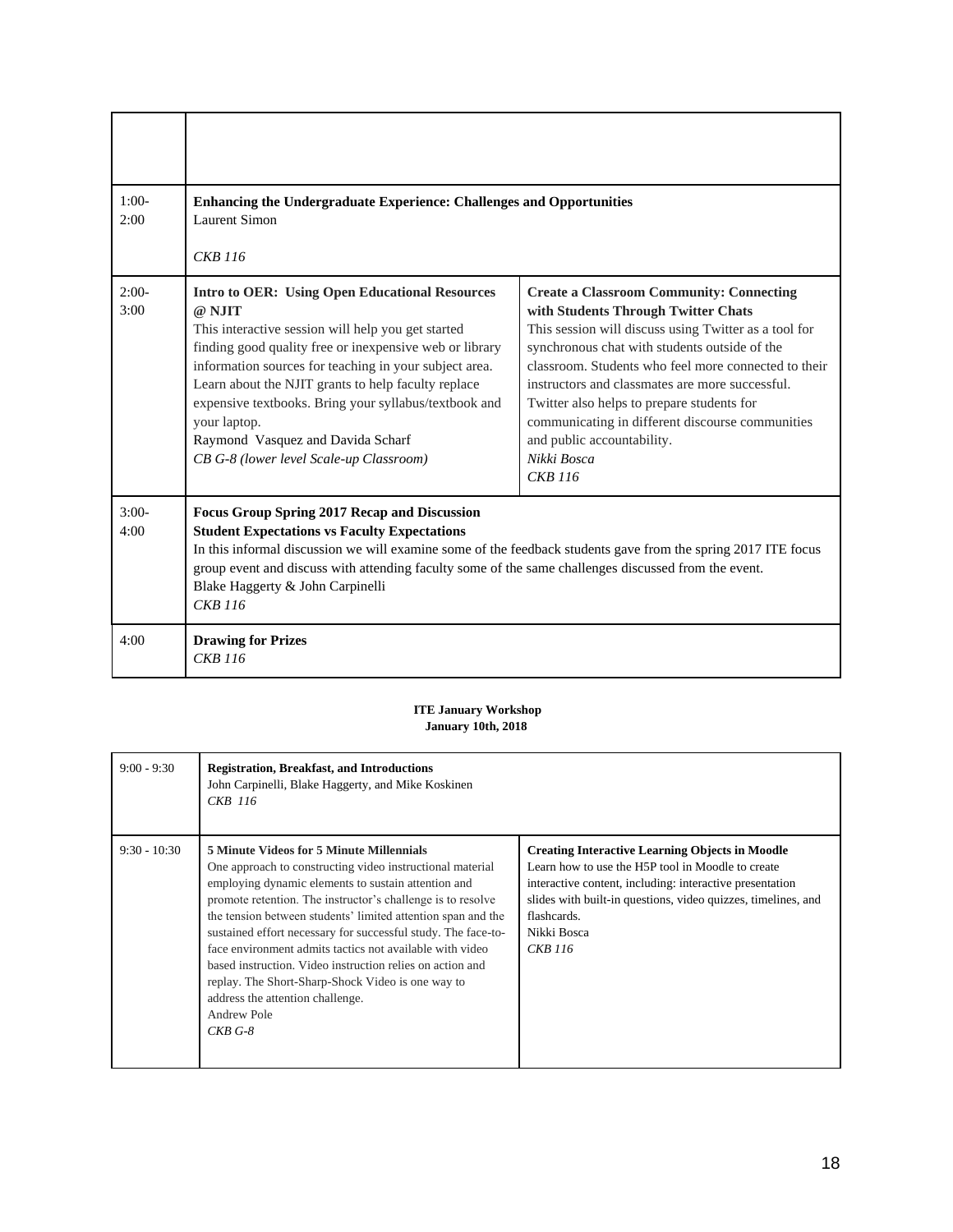| $10:30-$<br>11:30 | Converged, HyFlex, Hybrid, Online. What course<br>modalities are available to me at NJIT?<br>In this presentation we will review the 5 Definitions of<br>course delivery and how can you get started in adapting<br>your course to teach in the modality of your choice.<br>Mike Koskinen<br><b>CKB08</b>                                    | <b>Savvy Researcher: Create and Manage Your Online</b><br><b>Scholarly Presence</b><br>A professional online presence allows scholars to increase<br>the visibility of their publications, to identify new<br>colleagues, readers and potential collaborators worldwide, to<br>increase the reach and impact of their work. This is a hands-<br>on workshop where you can work on any of the various<br>platforms with the assistance of a librarian to create and<br>manage your online identity.<br>Joseph Mercuri and Raymond Vasquez<br><b>CKB</b> 116 |
|-------------------|----------------------------------------------------------------------------------------------------------------------------------------------------------------------------------------------------------------------------------------------------------------------------------------------------------------------------------------------|------------------------------------------------------------------------------------------------------------------------------------------------------------------------------------------------------------------------------------------------------------------------------------------------------------------------------------------------------------------------------------------------------------------------------------------------------------------------------------------------------------------------------------------------------------|
| 11:30-12:00       | <b>Break and Lunch</b><br>CKB 116                                                                                                                                                                                                                                                                                                            |                                                                                                                                                                                                                                                                                                                                                                                                                                                                                                                                                            |
| $12:00-$<br>1:00  | Lunch presentation and conversation with Provost Dr. Fadi Deek<br><b>CKB</b> 116                                                                                                                                                                                                                                                             |                                                                                                                                                                                                                                                                                                                                                                                                                                                                                                                                                            |
| $1:00-$<br>2:00   | Kaltura: NJIT's Media Repository: What can it do for you? Presented by Kaltura<br>CKB 116                                                                                                                                                                                                                                                    |                                                                                                                                                                                                                                                                                                                                                                                                                                                                                                                                                            |
| $2:00-$<br>3:00   | <b>Teaching Teamwork in Online Classes</b><br>Instead of simply assigning "group work," we can design<br>opportunities for students to practice humanistic<br>understanding and robust communication that will enable<br>them to form coherent, high-performing teams based on<br>mutual trust.<br><b>Bernadette Longo</b><br><b>CKB</b> 116 | <b>Moodle Review: Open-Ended Topics</b><br>This Q&A session will deal with new features of Moodle<br>and addressing questions from attendees.<br>Michael Koskinen & Nikki Bosca<br><b>CKB08</b>                                                                                                                                                                                                                                                                                                                                                            |
| $3:00-$<br>4:00   | <b>Open Educational Resources Panel</b><br>This panel will explore strategies for identifying and incorporating open educational resources into the curriculum. The<br>panel will include NJIT faculty who have participated in NJIT's Open and Affordable Textbook (OAT) Initiative.<br>CKB 116                                             |                                                                                                                                                                                                                                                                                                                                                                                                                                                                                                                                                            |
| 4:00              | <b>Drawing for Prizes - CKB 116</b><br>CKB 116                                                                                                                                                                                                                                                                                               |                                                                                                                                                                                                                                                                                                                                                                                                                                                                                                                                                            |

#### **ITE May Workshop May 16th 2018**

| $9:00 - 9:30$  | <b>Registration, Breakfast, and Introductions</b><br>John Carpinelli, Blake Haggerty, and Mike Koskinen                                                                                                                                                                                                                                                                                                                                                                                                                                                                                                                                                                                                                                                                                                                                                                                                                                  |
|----------------|------------------------------------------------------------------------------------------------------------------------------------------------------------------------------------------------------------------------------------------------------------------------------------------------------------------------------------------------------------------------------------------------------------------------------------------------------------------------------------------------------------------------------------------------------------------------------------------------------------------------------------------------------------------------------------------------------------------------------------------------------------------------------------------------------------------------------------------------------------------------------------------------------------------------------------------|
| $9:30 - 10:30$ | The Philosophy and Practice of Academic Makerspaces<br>Academic Makerspaces offer new opportunities for students of all disciplines to engage in design and prototype<br>development and to experience project teamwork. Makerspaces come in a large variety of forms from gathering places to<br>mini-production facilitates with powerful machinery. In this presentation we will review the major considerations<br>encountered in developing a new Makerspace – from the basic philosophy to a host of practical issues. We will include case<br>studies demonstrating the academic and entrepreneurial benefits of industrial Makerspaces within the engineering<br>disciplines. Overall, we aim to provide attendees with information, insight, and an assortment of pertinent questions that<br>will help them in thinking about how academic Makerspaces can support their own activities and curriculum.<br><b>Dan Brateris</b> |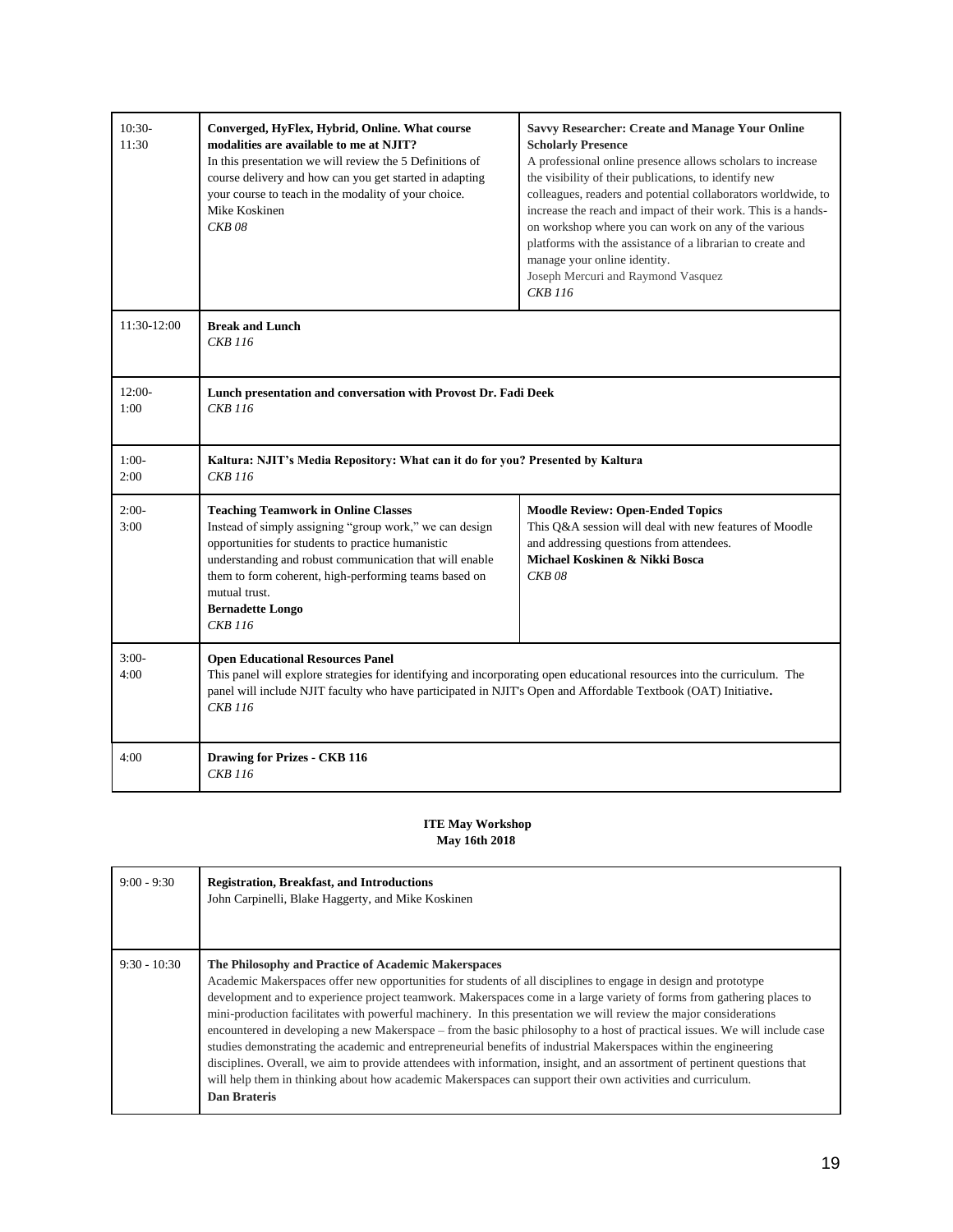|                   | CKB G08                                                                                                                                                                                                                                                                                                                                                                                                                                                                                                                                                                                                                                                                                                                                                                             |                                                                                                                                                                                                                                                                                                                                                                                                                                                                      |
|-------------------|-------------------------------------------------------------------------------------------------------------------------------------------------------------------------------------------------------------------------------------------------------------------------------------------------------------------------------------------------------------------------------------------------------------------------------------------------------------------------------------------------------------------------------------------------------------------------------------------------------------------------------------------------------------------------------------------------------------------------------------------------------------------------------------|----------------------------------------------------------------------------------------------------------------------------------------------------------------------------------------------------------------------------------------------------------------------------------------------------------------------------------------------------------------------------------------------------------------------------------------------------------------------|
|                   |                                                                                                                                                                                                                                                                                                                                                                                                                                                                                                                                                                                                                                                                                                                                                                                     |                                                                                                                                                                                                                                                                                                                                                                                                                                                                      |
| $10:30-$<br>11:30 | <b>Reverse Engineering the Curriculum</b><br>Mechanical and Industrial Engineering (MIE) has<br>introduced a systemic change in the first year<br>undergraduate program since 2011. MIE has introduced<br>'Reverse Engineering' (RE) as part of the curriculum for<br>the entering freshmen with Mechanical Engineering as<br>their major. RE has been efficiently blended with the<br>existing Fundamentals of Engineering Design-101 (FED-<br>101) curriculum, and this has yielded rewarding results.<br>The session will introduce a time-tested systematic<br>approach to implement RE.<br><b>Balraj Mani</b><br>CKB <sub>G8</sub>                                                                                                                                             | <b>Mapping Assessments to Outcomes</b><br>Writing learning outcomes that are clear to students and<br>measurable to instructors is a challenge many educators face.<br>This session will focus on the scholarship and best practices<br>for writing clear and measurable learning outcomes and<br>mapping them to appropriate assessments. Examples,<br>resources, and a list of readings for more information will be<br>provided.<br>Nikki Bosca<br><b>CKB 124</b> |
| 11:30-12:00       | <b>Break and Lunch</b>                                                                                                                                                                                                                                                                                                                                                                                                                                                                                                                                                                                                                                                                                                                                                              |                                                                                                                                                                                                                                                                                                                                                                                                                                                                      |
| $12:00-$<br>1:00  | Lunch<br>Demystifying Service Learning and Building Campus and Community Partnerships<br>Studies have shown that Service-learning improves student academic outcomes as demonstrated through complexity of<br>understanding, problem analysis, critical thinking, and cognitive development; when accompanying a course Service<br>Learning improves student learning outcomes and contributes to student personal and social development. The session will<br>consist of a panel of Faculty, Student and Agency representative that will discuss the impact Service Learning has had on<br>them. The session will engage the audience in this high-impact educational practice, to consider implementing Service<br>Learning into their curriculum.<br><b>Vivian Lanzot CKB G8</b> |                                                                                                                                                                                                                                                                                                                                                                                                                                                                      |
| $1:00-$<br>2:00   | <b>Copyright in the Digital Age</b><br>Copyright is a complex and evolving concept in teaching,<br>research, and scholarship. As an author and researcher, it's<br>important to know the exemptions and limitations afforded<br>by these laws. This presentation will touch on issues<br>relating to author rights, teaching exemptions, publishing<br>agreements, and other topics. We will also discuss<br>copyright questions relating to the forthcoming institutional<br>repository.<br><b>Danielle Reay</b><br>CKB <sub>G8</sub>                                                                                                                                                                                                                                              | <b>Moodle Gradebook</b><br>One of the most complex parts of Moodle can be the<br>gradebook. In this session we will learn tips and tricks to<br>help improve your experience in grading your students<br>Cassie Sardo<br><b>CKB 124</b>                                                                                                                                                                                                                              |
| $2:00-$<br>3:00   | <b>Increasing Diversity and Participation in</b><br><b>Computing/STEM</b><br>New technologies and innovations in educational research<br>afford us new and improved ways to motivate people to<br>learn more about computing and other STEM-related<br>topics. However, as we continue to move forward, it is                                                                                                                                                                                                                                                                                                                                                                                                                                                                       | <b>Canvas Pilot</b><br>Get an introduction to the features of Canvas. An<br>alternative platform to Moodle which NJIT will pilot in the<br>fall of 2018.<br><b>Michael Koskinen</b><br><b>CKB</b> 124                                                                                                                                                                                                                                                                |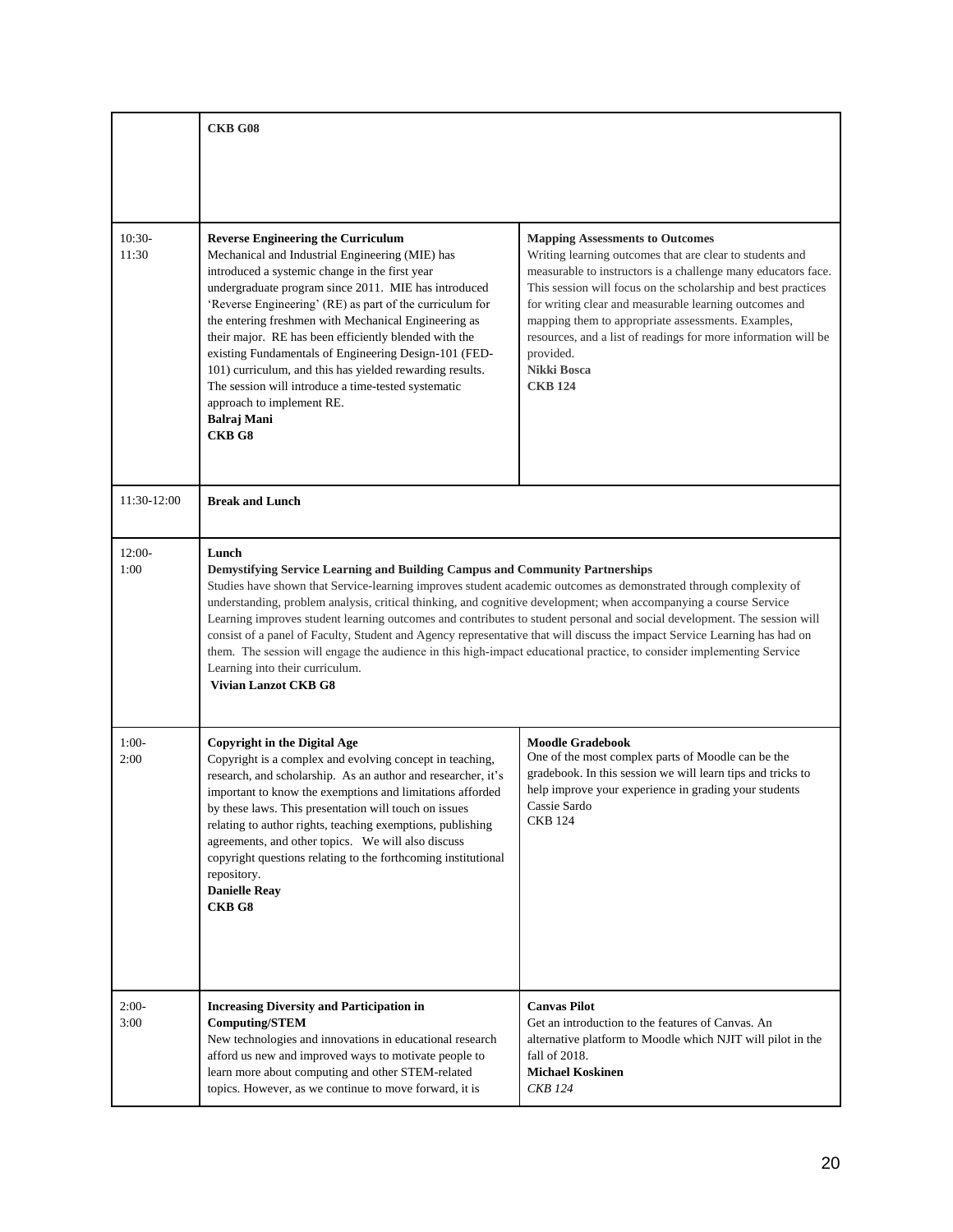|                 | important to consider who benefits from these innovations<br>and to adopt inclusive practices in both their design and in<br>their use. In this presentation, we talk about efforts to<br>increase participation in computing for females and<br>underrepresented minorities in computing using an online<br>educational game, Gidget (HelpGidget.org), and other<br>technologies. We also introduce the GenderMag method<br>(GenderMag.org), a gender-specialized cognitive<br>walkthrough used to detect bias in software applications.<br><b>Michael Lee</b><br>CKB <sub>G8</sub> |  |
|-----------------|--------------------------------------------------------------------------------------------------------------------------------------------------------------------------------------------------------------------------------------------------------------------------------------------------------------------------------------------------------------------------------------------------------------------------------------------------------------------------------------------------------------------------------------------------------------------------------------|--|
| $3:00-$<br>4:00 | The Future of Honors Education in the Albert Dorman Honors College<br>Dean Hamilton will describe his plans to renew the College focus on Strategic Priority 1 of the ADHC Strategic Plan:<br>"Academic Excellence through Learner-Centered Education.<br><b>Louis Hamilton</b><br>CKB G8                                                                                                                                                                                                                                                                                            |  |
| 4:00            | <b>Drawing for Prizes</b><br>CKB G8                                                                                                                                                                                                                                                                                                                                                                                                                                                                                                                                                  |  |